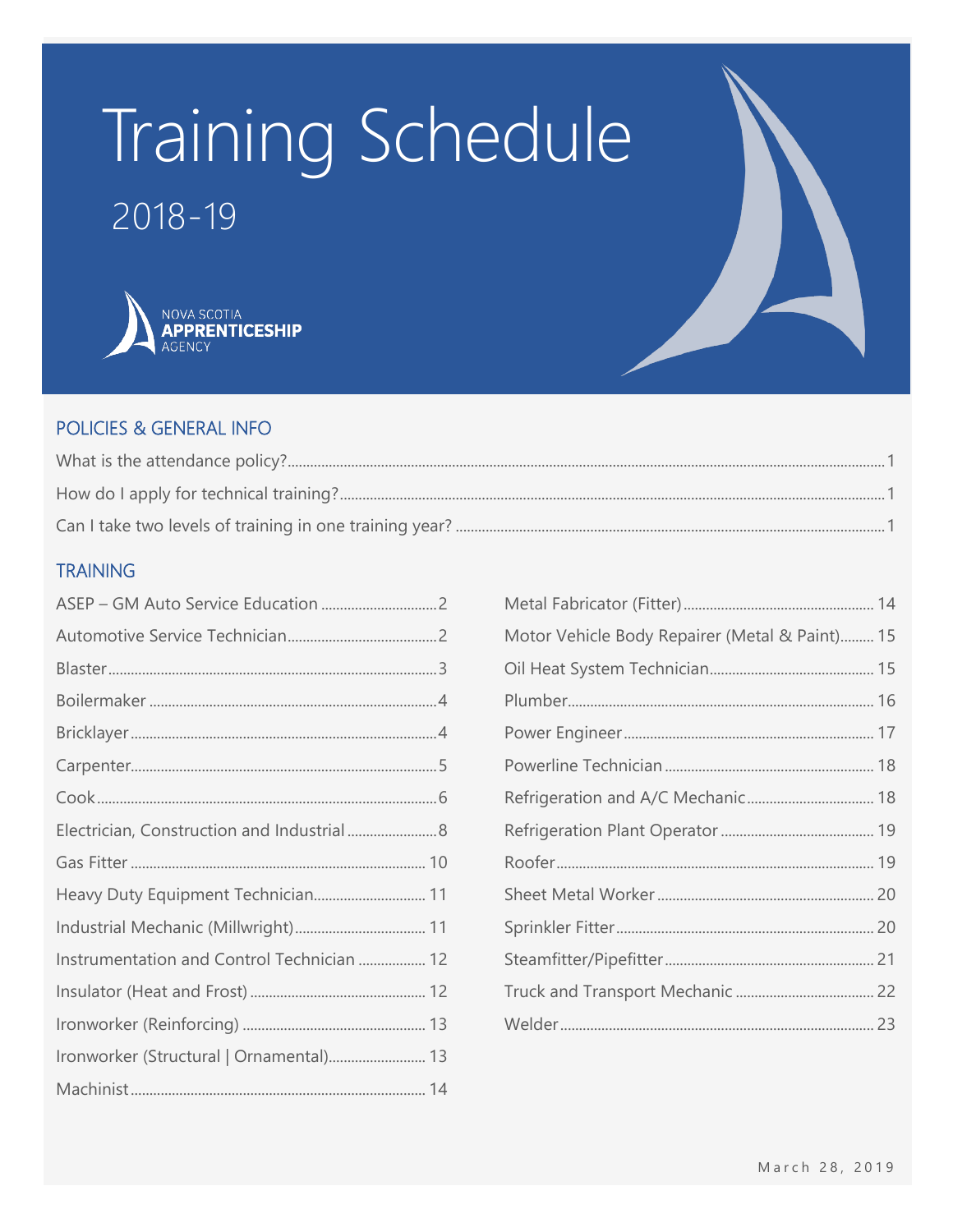### <span id="page-1-0"></span>What is the attendance policy?

- **•** Promptness and regular attendance are expected from all apprentices attending technical training to ensure program success and apprentice progression. Following an extended absence, the Nova Scotia Apprenticeship Agency reserves the right to communicate absenteeism by the apprentice to employers, Service Canada or third-party partners.
- Late arrivals or early departures of more than thirty minutes will be considered a ½-day absence.
- Apprentices must attend 90% of the total technical training days per level. If an apprentice misses more than 10%, the instructor will contact the apprentice's Industry Training Consultant who will discuss next steps with the apprentice.

### <span id="page-1-1"></span>How do I apply for technical training?

- Make sure you are a registered apprentice.
- Complete and submit the [Technical Training Enrolment Form:](https://nsapprenticeship.ca/agency/forms-publications#accordion1)
	- a. Prior to submitting the form, you must have your employer's approval to attend the training.
	- b. Submission of the form does not guarantee you a seat in training. If your application is approved, you will receive written confirmation that you are scheduled to attend the training.

### <span id="page-1-2"></span>Can I take two levels of training in one training year?

- In many trades, this should be avoided. Our training programs/curricula are continually changing or being updated. For example, if you take a harmonized level 2 in September, and then an old level 3 in the new year, you will likely experience repeat material and/or gaps, and you may be required to take additional training to fill the gaps. In this case, you should wait until the new harmonized level 3 is offered (probably next training year) before returning to school.
- If you don't know which training you should register for, contact the Agency.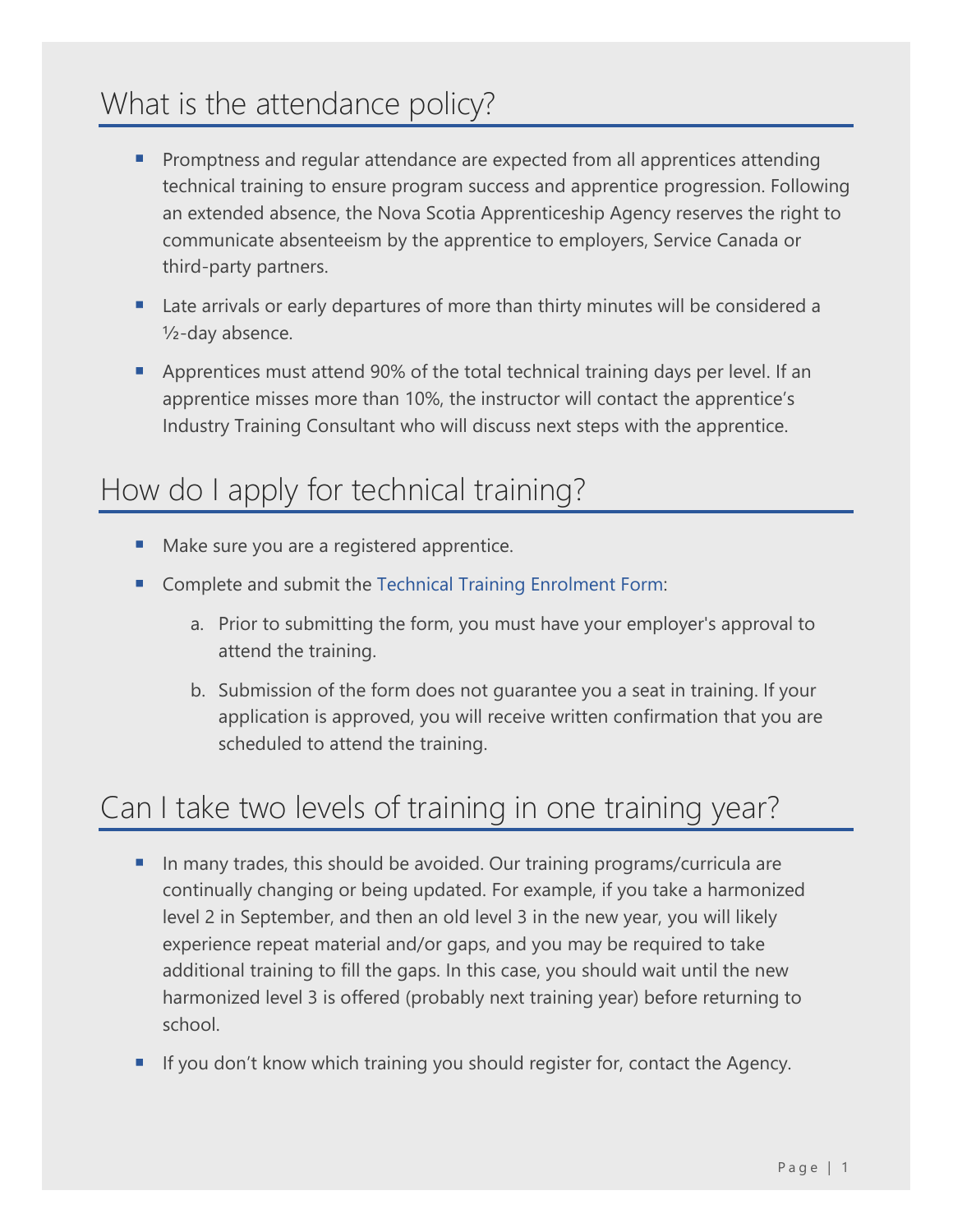# <span id="page-2-0"></span>ASEP – GM Auto Service Education

- 20U-3, 7 Weeks, Sep 10 Oct 26, 2018, Akerley Campus
- 20U-4, 7 Weeks, Jan 7 Feb 22, 2019, Akerley Campus

### <span id="page-2-1"></span>Automotive Service Technician

**Online Courses:** The Apprenticeship Agency makes various courses available online. For details, please contact your Industry Training Consultant.

**2017 [Curriculum Standard \(Levels 1, 2, 3 & 4\)](https://www.nsapprenticeship.ca/sites/default/files/docs/pubs/ASTNACS.pdf)**

#### **Level 1: 6 Weeks**

- Sep 10 Oct 19, 2018, Akerley Campus
- Mar  $11 -$  Apr 19, 2019, Akerley Campus
- Jan 14 Feb 22, 2019, Truro Campus

#### **Level 2: 6 Weeks**

- Jan 7 Feb 15, 2019, Akerley Campus
- Apr 22 May 31, 2019, Akerley Campus
- Oct 15/18 Jan 11, 2019, Burridge Campus part-time
- Nov 5 Dec 14, 2018, Marconi Campus
- **Sep 17 Oct 26, 2018, Pictou Campus**
- Nov 5 Dec 14, 2018, Pictou Campus

#### **Level 2-Lite**: **4 Weeks**

- Jan 7 Feb 1, 2019, Akerley Campus
- Feb 11 Mar 8, 2019, Akerley Campus
- Mar 18 Apr 12, 2019, Akerley Campus
- Oct 15/18 Jan 18, 2019, Burridge Campus part-time (3 nights/wk + Saturdays)
- Nov 5 Nov 30, 2018, Marconi Campus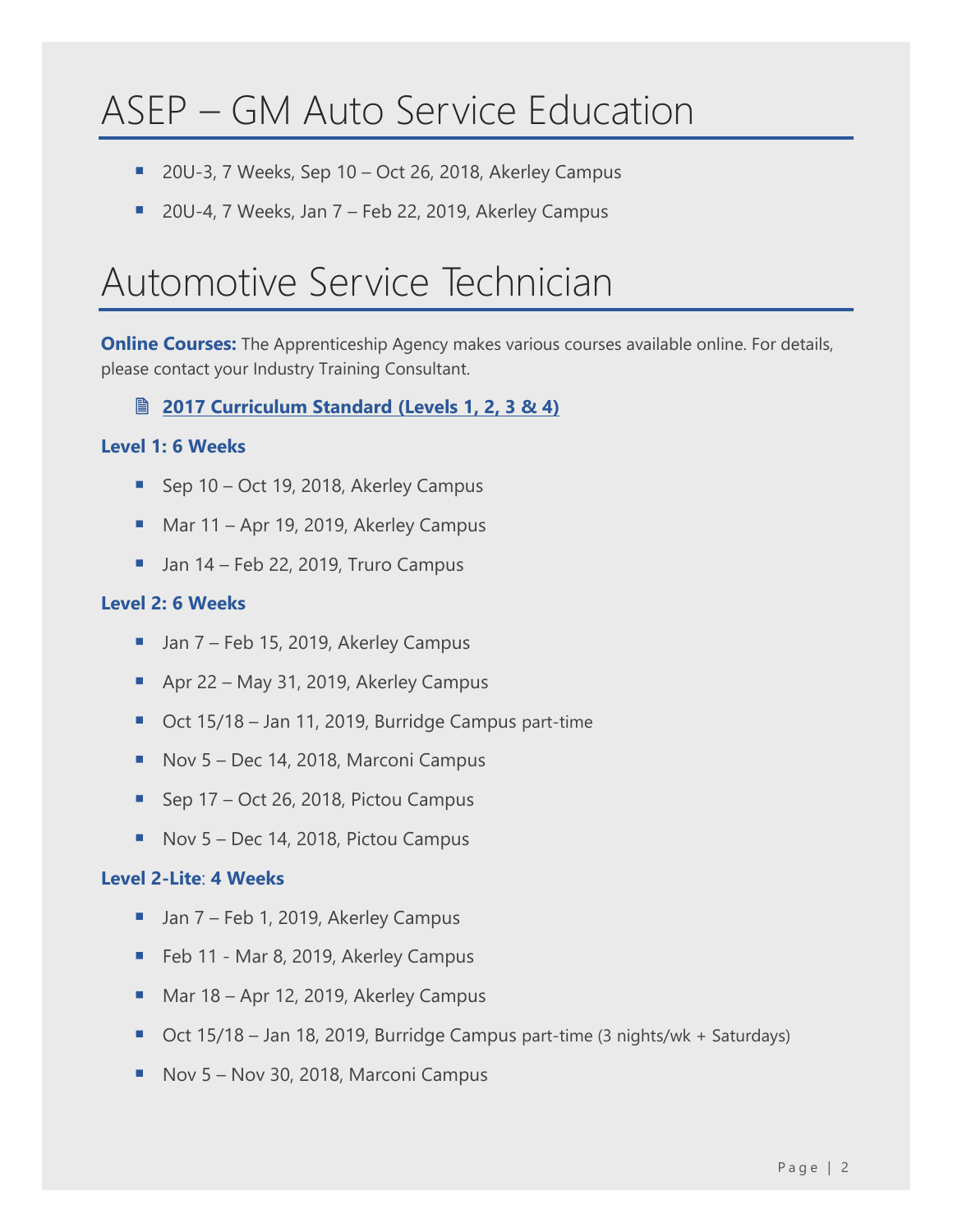### Automotive Service Technician …cont'd

- Sep 17 Oct 12, 2018, Pictou Campus
- Nov  $5 -$  Nov 30, 2018, Pictou Campus

**Note:** Course ASTA 1804, Starting and Charging Systems, may not be required for some individuals. Please contact your Training Consultant for information.

#### **Level 3: 7 Weeks**

- Sep 4 Oct 19, 2018, Akerley Campus
- Oct 29 Dec 14, 2018, Akerley Campus
- Jan 14 Mar 1, 2019, Akerley Campus
- Jan 14 Apr 19, 2019, Burridge Campus part-time (3 nights/wk + Saturdays)
- Jan 7 Feb 22, 2019, Marconi Campus
- Apr 29 June 14, 2019, Marconi Campus
- Jan 7 Feb 22, 2019, Pictou Campus

#### **Level 4: 7 Weeks**

- Sep 4 Oct 19, 2018, Akerley Campus
- Oct 29 Dec 14, 2018, Akerley Campus
- Mar 18 May 3, 2019, Akerley Campus
- Mar 4 Apr 19, 2019, Marconi Campus
- Apr 29 June 14, 2019, Marconi Campus
- Mar  $4 -$  Apr 19, 2019, Pictou Campus

### <span id="page-3-0"></span>Blaster

#### **Online Blaster Courses:**

Blaster Certification Renewal Course: How to apply for the ONLINE sessions: **[https://www.nsapprenticeship.ca/sites/default/files/docs/pubs/Blasting\\_Info.](https://www.nsapprenticeship.ca/sites/default/files/docs/pubs/Blasting_Info.pdf) [pdf](https://www.nsapprenticeship.ca/sites/default/files/docs/pubs/Blasting_Info.pdf)** (page 7)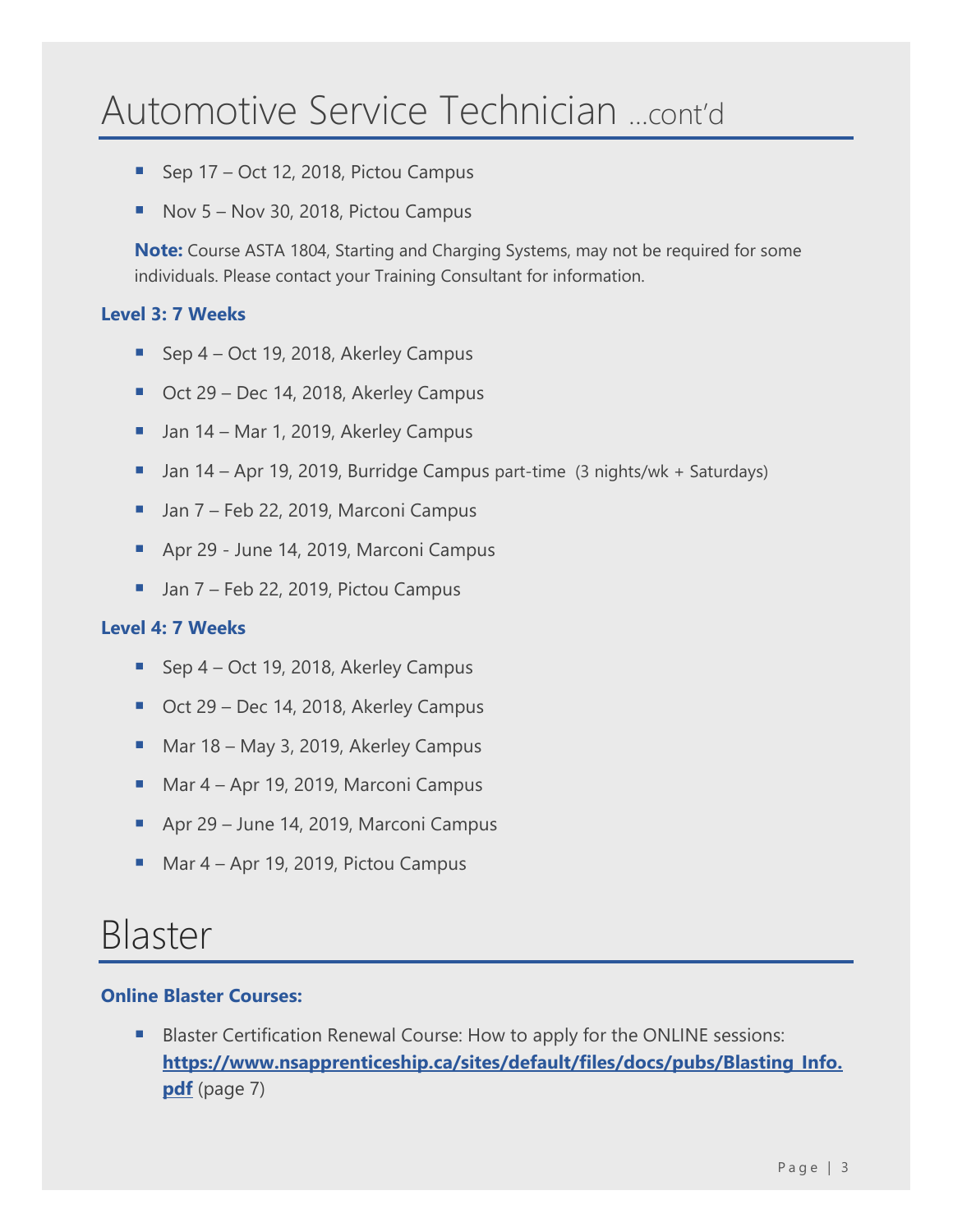### Blaster …cont'd

#### **In-class Blaster Courses:** Dates: TBD

Blaster Certification Renewal Course: How to apply for the IN-CLASS sessions: Complete and submit the Technical Training Enrolment Form: **[https://www.nsapprenticeship.ca/agency/forms-publications](https://www.nsapprenticeship.ca/agency/forms-publications#accordion1)**

### <span id="page-4-0"></span>Boilermaker

**Level exams:** Where indicated below, apprentices must pass the level exam at the end of training in order to progress to the next level.

#### **<u> [2016 Curriculum Standard \(Entry, Levels 1, 2, 3\)](https://www.nsapprenticeship.ca/sites/default/files/docs/pubs/BACS.pdf)</u></u>**

#### **Entry Level: 6 Weeks** (Level exam required)

■ Apr 1 – May 10, 2019, Marconi Campus

#### **Level 1: 6 Weeks** (Level exam required)

■ Feb 19 – Mar 29, 2019, Marconi Campus

#### **Level 2: 6 Weeks** (Level exam required)

■ Jan 7 – Feb 15, 2019, Marconi Campus

#### **Level 3: 6 Weeks**

■ Nov 13 – Dec 21, 2018, Marconi Campus

# <span id="page-4-1"></span>Bricklayer

Level exams: Where indicated below, apprentices must pass the level exam at the end of training in order to progress to the next level.

#### **[2015 Curriculum Standard Harmonized \(Levels 1, 2, 3\)](https://nsapprenticeship.ca/sites/default/files/docs/pubs/BrickAACS.pdf)**

#### **Level 1 (Harmonized): 8 Weeks** (Level exam required)

■ May 13 - July 5, 2019, Dartmouth Gate

#### **Level 2 (Harmonized): 6 Weeks** (Level exam required)

■ Mar 25 – May 3, 2019, Dartmouth Gate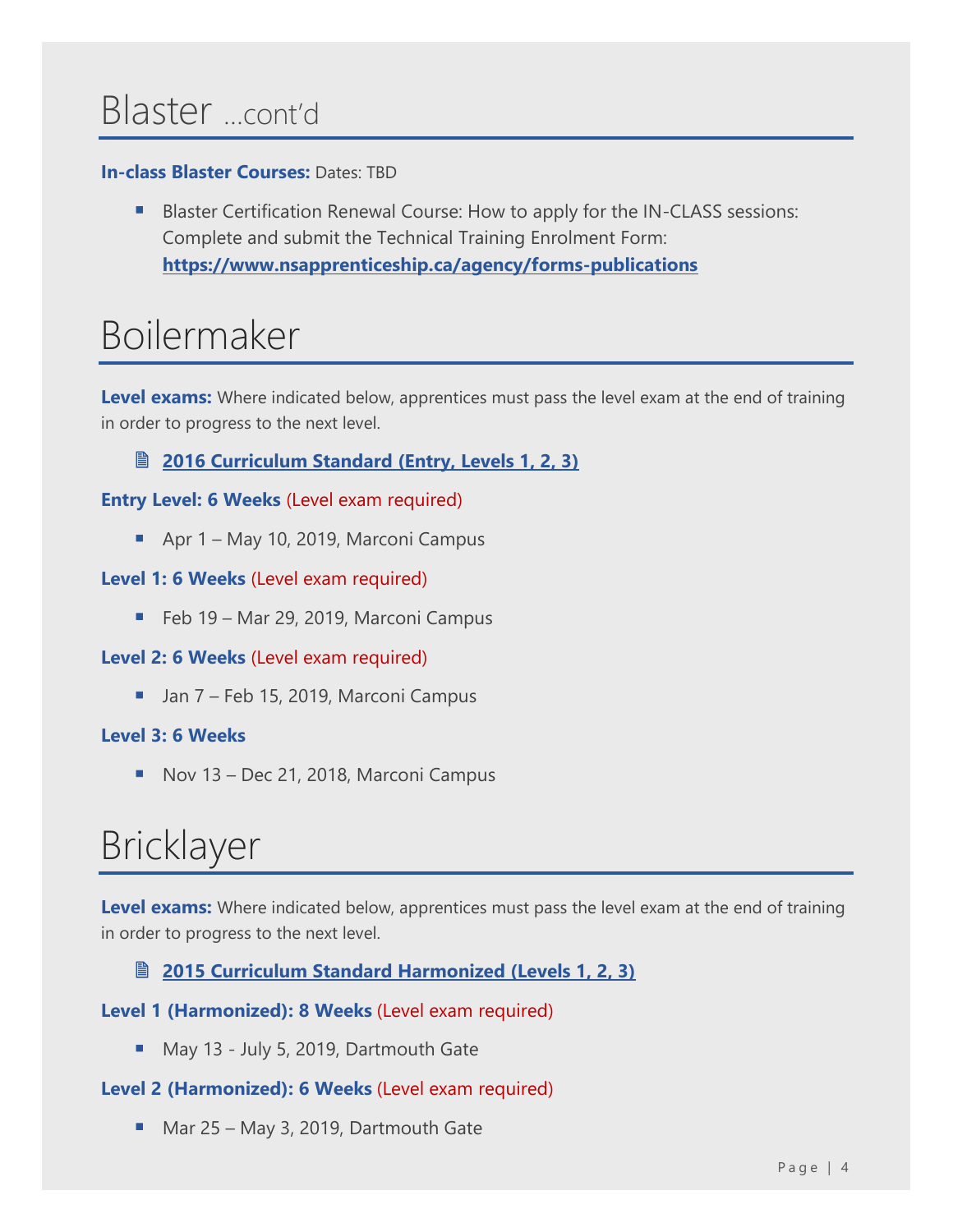# Bricklayer …cont'd

#### **Level 3 (Harmonized): 8 Weeks** (Level exam required)

■ Jan 21 – Mar 15, 2019, Dartmouth Gate

# <span id="page-5-0"></span>Carpenter

**Level exams:** Where indicated below, apprentices must pass the level exam at the end of training in order to progress to the next level.

**Online Courses:** The Apprenticeship Agency makes various courses available online. For details, please contact your Industry Training Consultant.

- **2016 [Curriculum Standard Harmonized \(Levels 1, 2, 3\)](https://nsapprenticeship.ca/sites/default/files/docs/pubs/CarpAACS.pdf)**
- **2011 [Curriculum Standard \(Level 4\)](https://nsapprenticeship.ca/sites/default/files/docs/pubs/CarpIPG.pdf)**

#### **Level 1 (Harmonized): 8 Weeks** (Level exam required)

■ Oct 22 – Dec 14, 2018, Akerley Campus

#### **Level 2 (Harmonized): 8 Weeks** (Level exam required)

- Oct 22 Dec 14, 2018, Akerley Campus
- Apr 23 -Jun 14, 2019, Akerley Campus

**Level 3 (Harmonized): 7 Weeks** (Level exam required)

- Jan 14 Mar 1, 2019, Akerley Campus
- Mar 11 Apr 26, 2019, Akerley Campus
- Jan 14 Mar 1, 2019, Cumberland Campus
- Jan 14 Mar 1, 2019, Marconi Campus

#### **Level 4: 5 Weeks**

- Jan 14 Feb 15, 2019, Akerley Campus
- Mar 11 Apr 12, 2019, Akerley Campus
- April 23 May 24, 2019, Burridge Campus
- Nov 12 Dec 14, 2018, Marconi Campus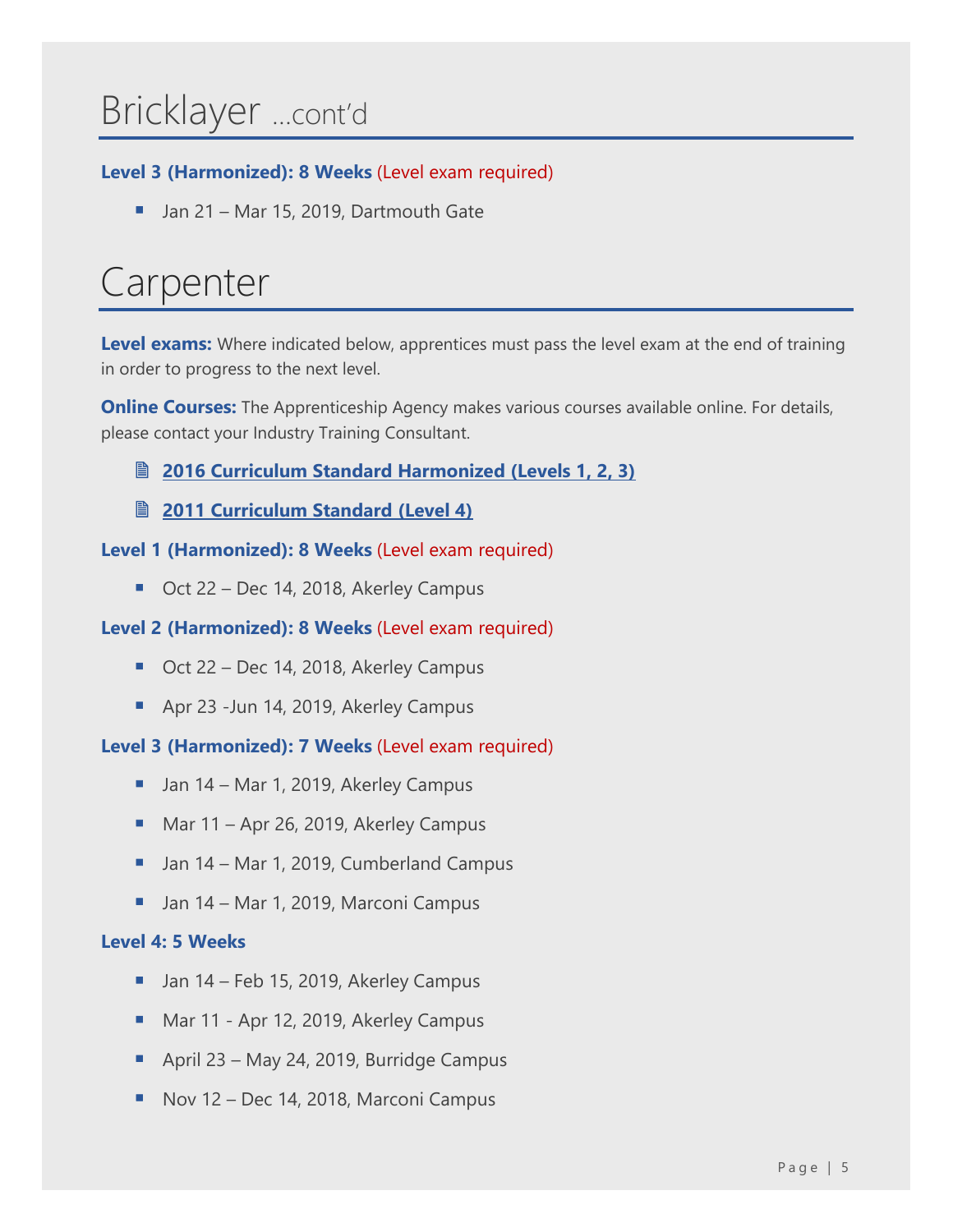### Carpenter …cont'd

Apr  $8$  – May 10, 2019, Strait Area Campus

### <span id="page-6-0"></span>Cook

**Level exams:** Where indicated below, apprentices must pass the level exam at the end of training in order to progress to the next level.

**Online Courses:** The Apprenticeship Agency makes various courses available online. For details, please contact your Industry Training Consultant.

#### **2015 [Curriculum Standard Harmonized \(Levels 1, 2, 3\)](https://nsapprenticeship.ca/sites/default/files/docs/pubs/CookAACS.pdf)**

#### **Level 1 (Harmonized): 5 Weeks [1 wk online + 4 wks in-class]** (Level exam required)

This is a blended training session, which means it includes both online and in-class components. Here are the details and the steps for registration:

- **1.** You will have 4 weeks to do the online component, which must be successfully completed prior to starting the in-class component of training.
- **2.** The training:
	- Online pre-requisite component: Aug 27 Sep 23, 2018 In-class training: Sep 24 – Nov 30, 2018, Akerley Campus (part-time in-class, Mondays & Tuesdays, 1:30 - 7:30 pm) You must complete the online component before you start this training.
	- Online pre-requisite component: Dec 10 Jan 6, 2019 In-class training: Jan 7 – Feb 1, 2019, Marconi Campus (full-time in-class, 1:30 - 7:30 pm) You must complete the online component before you start this training.
- **3.** Register for the complete blended online and in-class training by submitting a Technical Training Enrolment Form. (On the form, when you select your desired training, the dates you see will **not** include the prior 4-week online component.)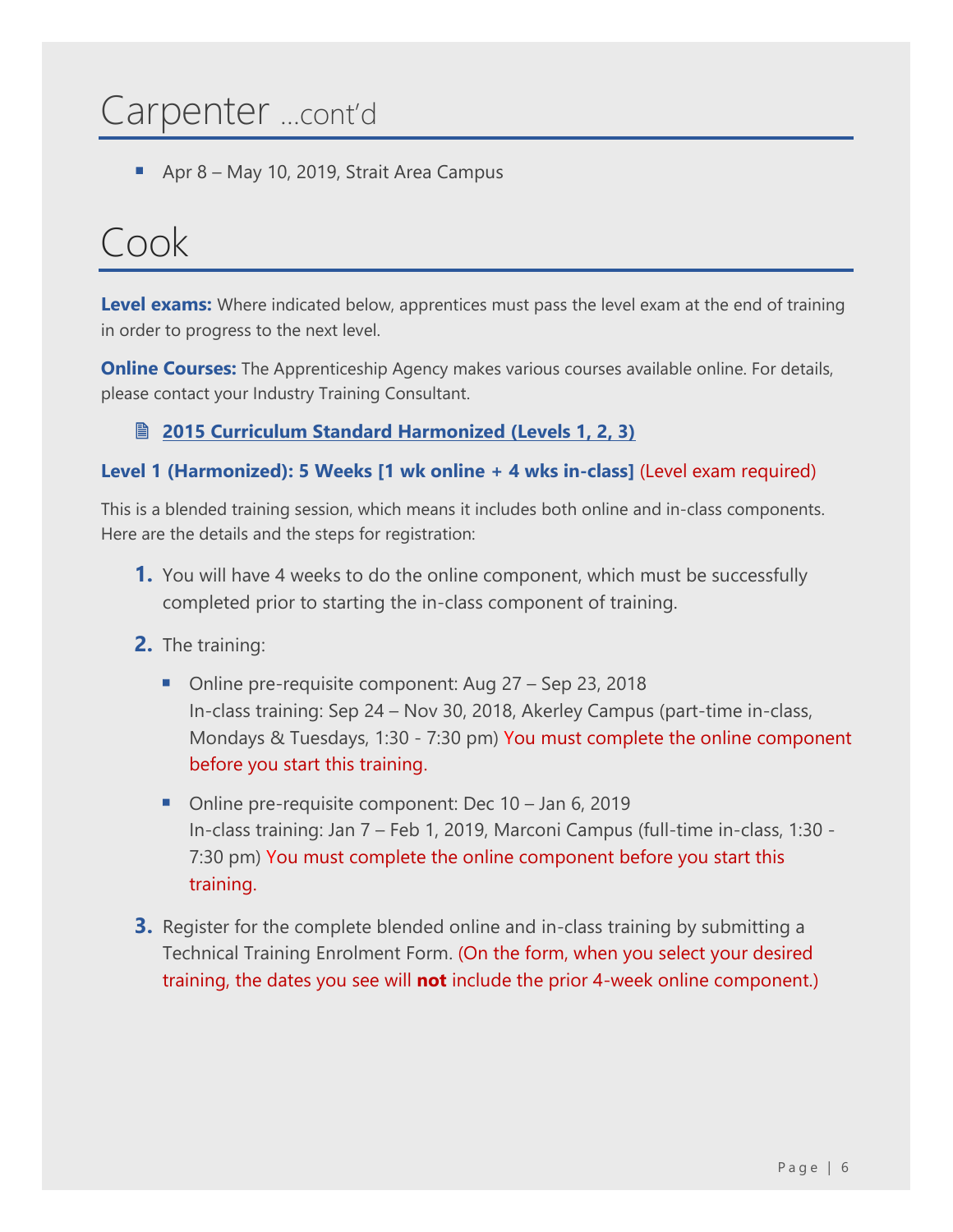# Cook …cont'd

#### **Level 2 (Harmonized): 5 Weeks [1 wk online + 4 wks in-class]** (Level exam required)

This is a blended training session, which means it includes both online and in-class components. Here are the details and the steps for registration:

- **1.** You will have 4 weeks to do the online component, which must be successfully completed prior to starting the in-class component of training.
- **2.** The training:
	- Online pre-requisite component: Aug 27 Sep 23, 2018 In-class training: Sep 24 – Nov 30, 2018, Akerley Campus (part-time in-class, Wednesdays & Thursdays, 1:30 - 7:30 pm) You must complete the online component before you start this training.
	- Online pre-requisite component: Dec 10, 2018 Jan 6, 2019 In-class training: Jan 7 – Mar 12, 2019, Pictou Campus (part-time in-class, Mondays & Tuesdays, 1:30 - 7:30 pm) You must complete the online component before you start this training.
- **3.** Register for the complete blended online and in-class training by submitting a Technical Training Enrolment Form. (On the form, when you select your desired training, the dates you see will **not** include the prior 4-week online component.)

#### **Level 3 (Harmonized): 5 Weeks [1 wk online + 4 wks in-class]** (Level exam required)

This is a blended training session, which means it includes both online and in-class components. Here are the details and the steps for registration:

- **1.** You will have 4 weeks to do the online component, which must be successfully completed prior to starting the in-class component of training.
- **2.** The training:
	- Online pre-requisite component: Feb 18 Mar 17, 2019 In-class training: Mar 18 – May 21, 2019, Akerley Campus (part-time in-class, Mondays & Tuesdays, 1:30 - 7:30 pm) You must complete the online component before you start this training.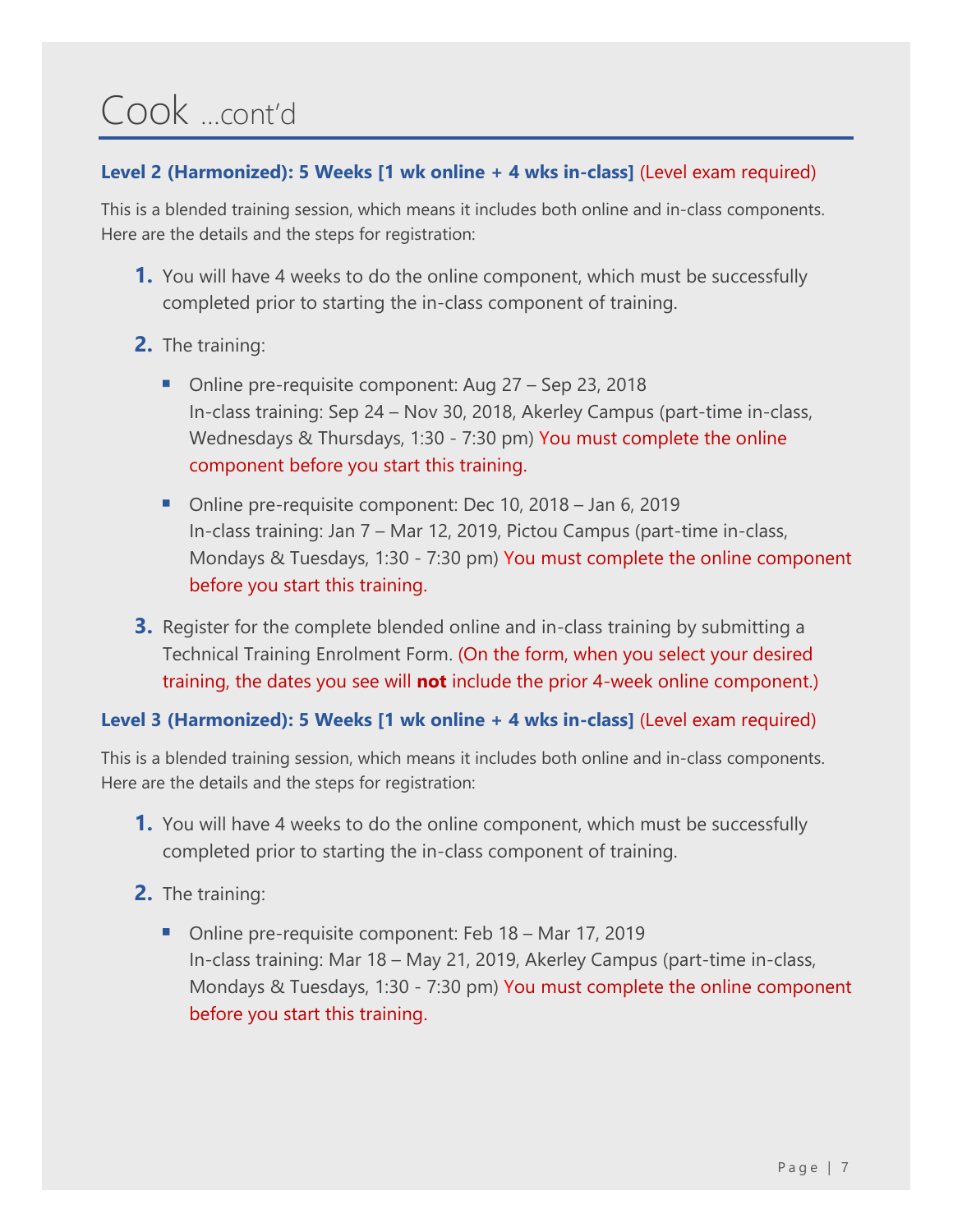# Cook …cont'd

- Online pre-requisite component: Feb 18 Mar 17, 2019 In-class training: Mar 18 – Apr 12, 2019, Marconi Campus You must complete the online component before you start this training.
- Online pre-requisite component: Feb 25 Mar 24, 2019 In-class training: Mar 25 – May 28, 2019, Pictou Campus (part-time in-class, Mondays & Tuesdays, 1:30 - 7:30 pm) You must complete the online component before you start this training.
- **3.** Register for the complete blended online and in-class training by submitting a Technical Training Enrolment Form. (On the form, when you select your desired training, the dates you see will **not** include the prior 4-week online component.)

### <span id="page-8-0"></span>Electrician, Construction and Industrial

Level exams: Where indicated below, apprentices must pass the level exam at the end of training in order to progress to the next level.

**Online Courses:** The Apprenticeship Agency makes various courses available online. For details, please contact your Industry Training Consultant.

- **Construction Elec 2017 [Curriculum Standard Harmonized \(Levels 1, 2\)](https://nsapprenticeship.ca/sites/default/files/docs/pubs/CElecAACS.pdf)**
- **Construction Elec 2016 [Curriculum Standard \(Levels 3,](https://nsapprenticeship.ca/sites/default/files/docs/pubs/CEIPG.pdf) 4)**
- **Industrial Elec 2017 [Curriculum Standard Harmonized \(Levels 1, 2\)](https://nsapprenticeship.ca/sites/default/files/docs/pubs/IEAACS.pdf)**
- **Industrial Elec 2016 [Curriculum Standard \(Levels 3, 4\)](https://nsapprenticeship.ca/sites/default/files/docs/pubs/IEIPG.pdf)**
- **Level 1 (Harmonized): 10 Weeks** (Level exam required)
	- Mar 18 May 24, 2019, Kingstec Campus
	- Jan 7 Mar 15, 2019, Ivany Campus
	- Oct 8 Dec 14, 2018, Truro Campus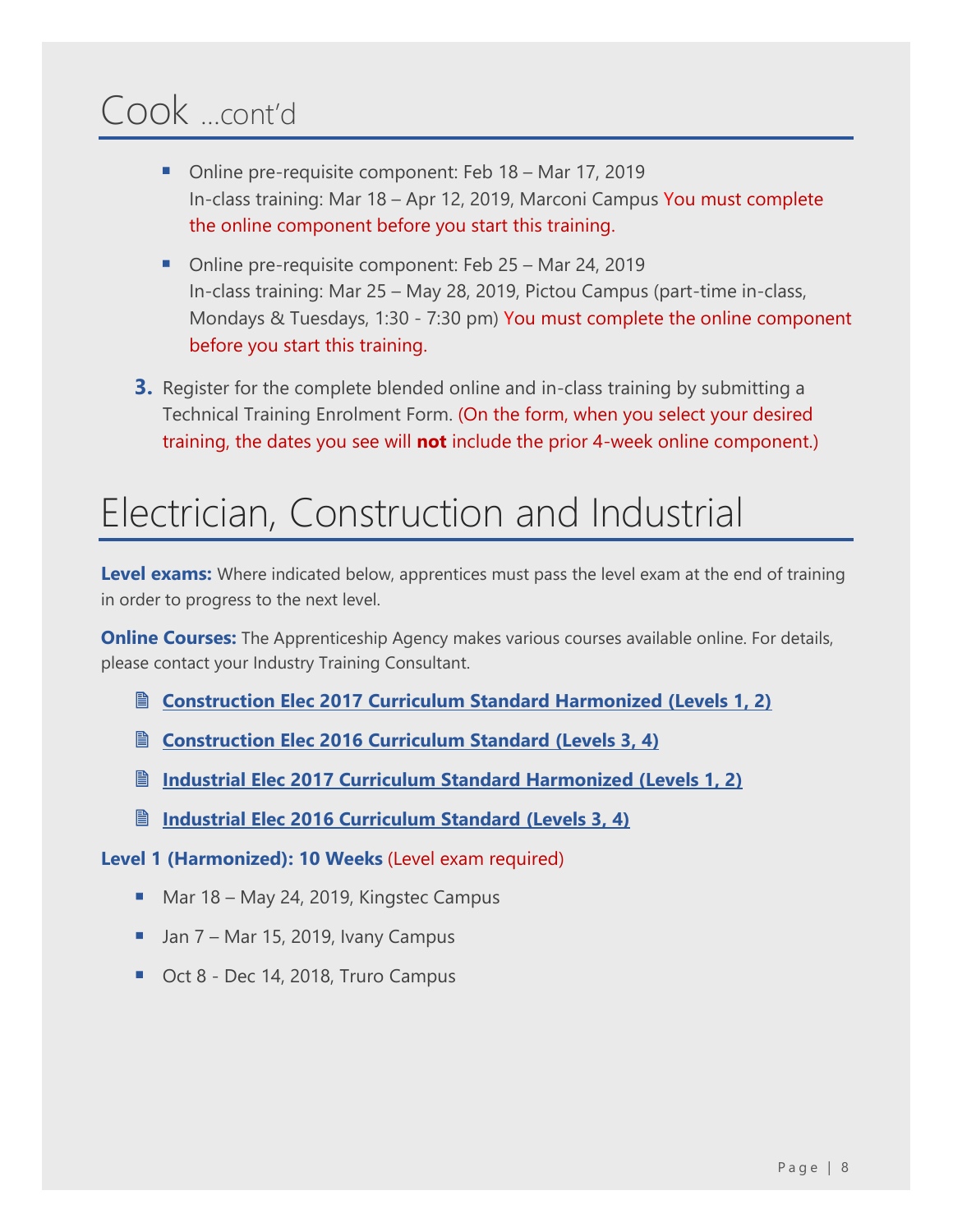### Electrician …cont'd

#### **Level 2 (Harmonized): 9 Weeks** (Level exam required)

- Oct 15 Dec 14, 2018, Akerley Campus
- Jan 7 Mar 8, 2019, Burridge Campus
- Sep 4 Nov 2, 2018, IBEW Local 625 (24 Lakeside Park Dr., Suite 202, Lakeside, NS)
- Oct 15 Dec 14, 2018, IBEW Local 625 (24 Lakeside Park Dr., Suite 202, Lakeside, NS)
- **E** Sep  $4$  Nov 2, 2018, Ivany Campus
- Oct 15 Dec 14, 2018, Ivany Campus
- $\blacksquare$  Jan 7 Mar 8, 2019, Ivany Campus
- Mar 18 May 17, 2019, Ivany Campus
- Jan 7 Mar 8, 2019, Kingstec Campus
- Jan 7 Mar 8, 2019, Marconi Campus
- Jan 7 Mar 8, 2019, Pictou Campus
- Apr 29 Jun 28, 2019, Truro Campus

#### **Level 3 (7 Weeks)**

- Mar 18 May 3, 2019, Burridge Campus
- Sep 4 Oct 19, 2018, Ivany Campus
- Oct 29 Dec 14, 2018, Ivany Campus
- Jan 7 Feb 22, 2019, Ivany Campus
- Mar 18 May 3, 2019, Ivany Campus
- Sep 4 Oct 19, 2018, Marconi Campus
- Sep 4 Oct 19, 2018, Pictou Campus
- Jan 7 Feb 22, 2019, Truro Campus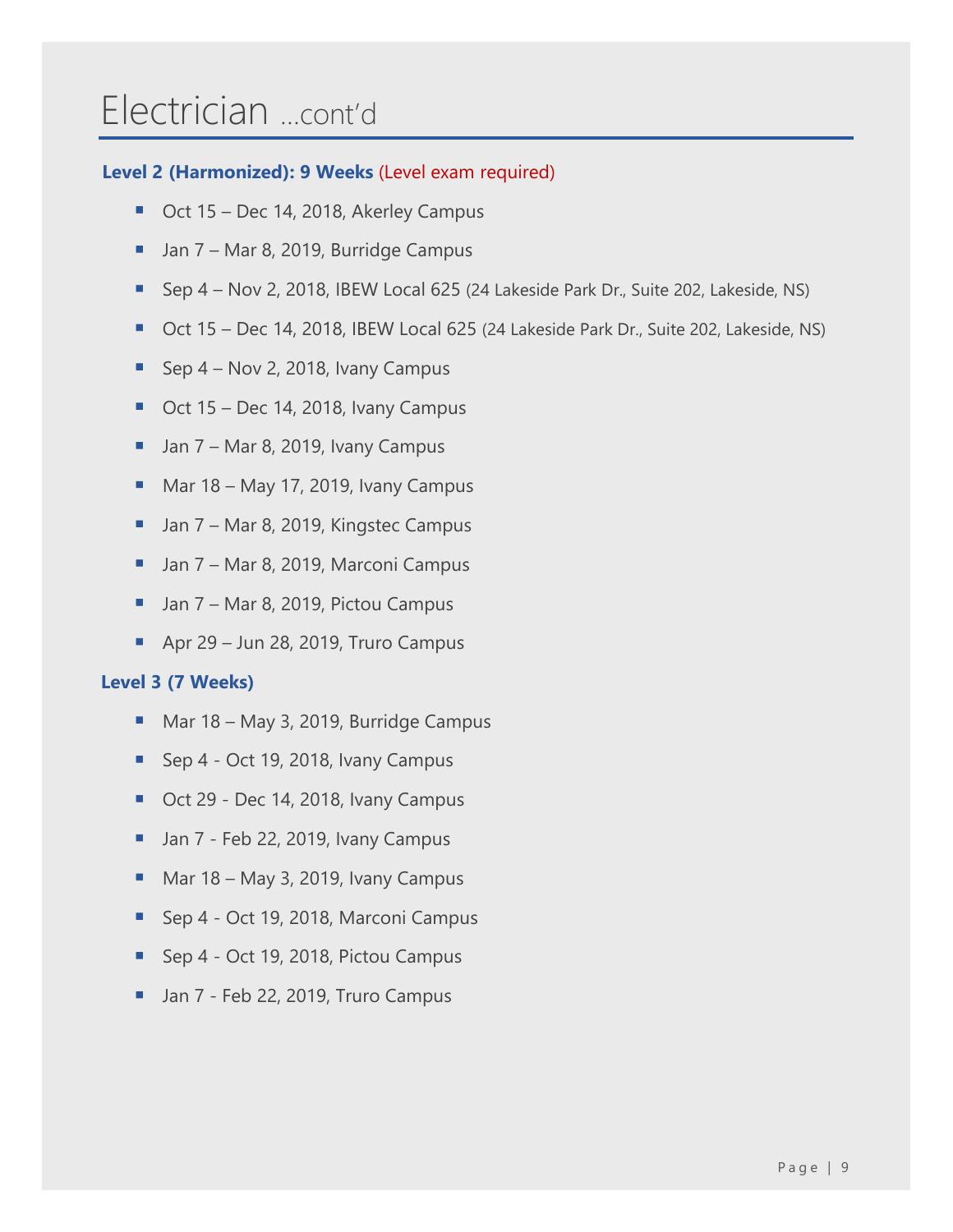### Electrician …cont'd

#### **Level 4 (7 Weeks)**

- Sep 4 Oct 19, 2018, Ivany Campus
- Oct 29 Dec 14, 2018, Ivany Campus
- Mar 4 Apr 19, 2019, Ivany Campus
- Apr 29 June 14, 2019, Ivany Campus
- Oct 29 Dec 14, 2018, Kingstec Campus
- Oct 29 Dec 14, 2018, Marconi Campus
- Oct 29 Dec 14, 2018, Pictou Campus
- Mar 4 Apr 19, 2019, Truro Campus

#### **Level 5 (6 Weeks): Industrial Electrician Only**

- Sep 4 Oct 12, 2018, Ivany Campus
- May 6 Jun 14, 2019, Ivany Campus

### <span id="page-10-0"></span>Gas Fitter

**Online Courses:** The Apprenticeship Agency makes various courses available online. For details, please contact your Industry Training Consultant.

- **2018 [Gasfitter B Program Structure](https://nsapprenticeship.ca/sites/default/files/docs/pubs/Gas-ClassB.pdf)**
- **<u><b>图 [2018 Gasfitter A Program Structure](https://nsapprenticeship.ca/sites/default/files/docs/pubs/Gas-ClassA.pdf)**</u>

#### **Gasfitter B Level 1: 9 Courses**

■ Online only

#### **Gasfitter B Level 2: 6 Weeks In-class:**

■ Mar 4 – Apr 12, 2019, Akerley Campus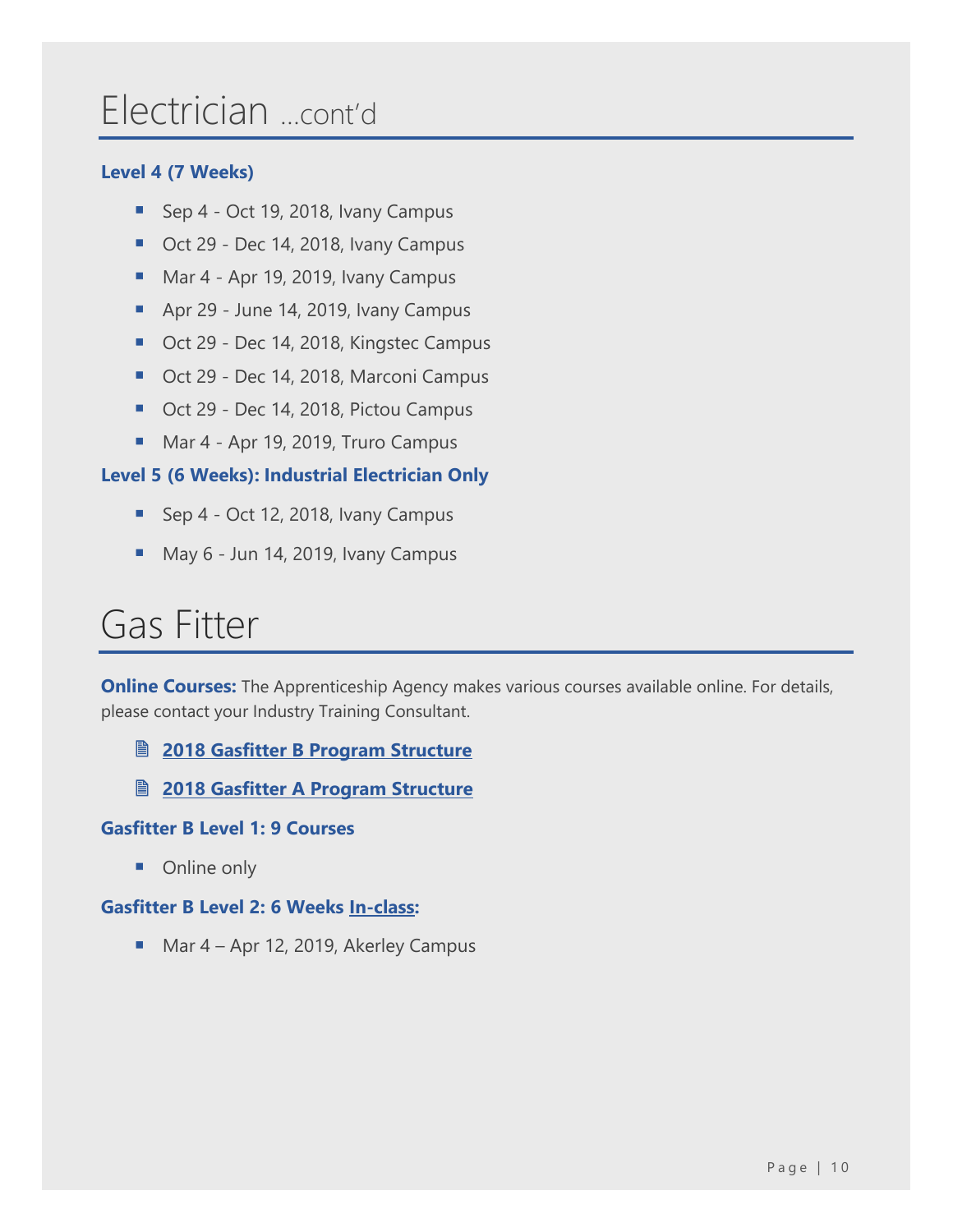### <span id="page-11-0"></span>Heavy Duty Equipment Technician

#### **2017 [Curriculum Standard \(Levels](https://nsapprenticeship.ca/sites/default/files/docs/pubs/HDNACS.pdf) 1, 2, 3, 4)**

#### **Level 1: 8 Weeks**

- Sep 4 Oct 26, 2018, Akerley Campus
- Mar 18 May 10, 2019, Akerley Campus

#### **Level 2: 7 Weeks**

- Sep 10 Oct 26, 2018, Akerley Campus
- Jan 14 Mar 1, 2019, Akerley Campus
- Mar 11 Apr 26, 2019, Akerley Campus

#### **Level 3: 6 Weeks**

■ Nov 5 – Dec 14, 2018, Akerley Campus

#### **Level 4: 5 Weeks**

- Jan 14 Feb 15, 2019, Akerley Campus
- Mar 18 Apr 19, 2019, Akerley Campus

### <span id="page-11-1"></span>Industrial Mechanic (Millwright)

**2017 [Curriculum Standard \(Levels 1, 2, 3, 4\)](https://nsapprenticeship.ca/sites/default/files/docs/pubs/IMMNACS.pdf)**

#### **Level 1: 7 Weeks**

■ Apr 22 - June 7, 2019, IT Campus

#### **Level 2: 7 Weeks**

- Sep 4 Oct 19, 2018, IT Campus
- Oct 29 Dec 14, 2018, IT Campus

#### **Level 3: 7 Weeks**

■ Sep 4 - Oct 19, 2018, IT Campus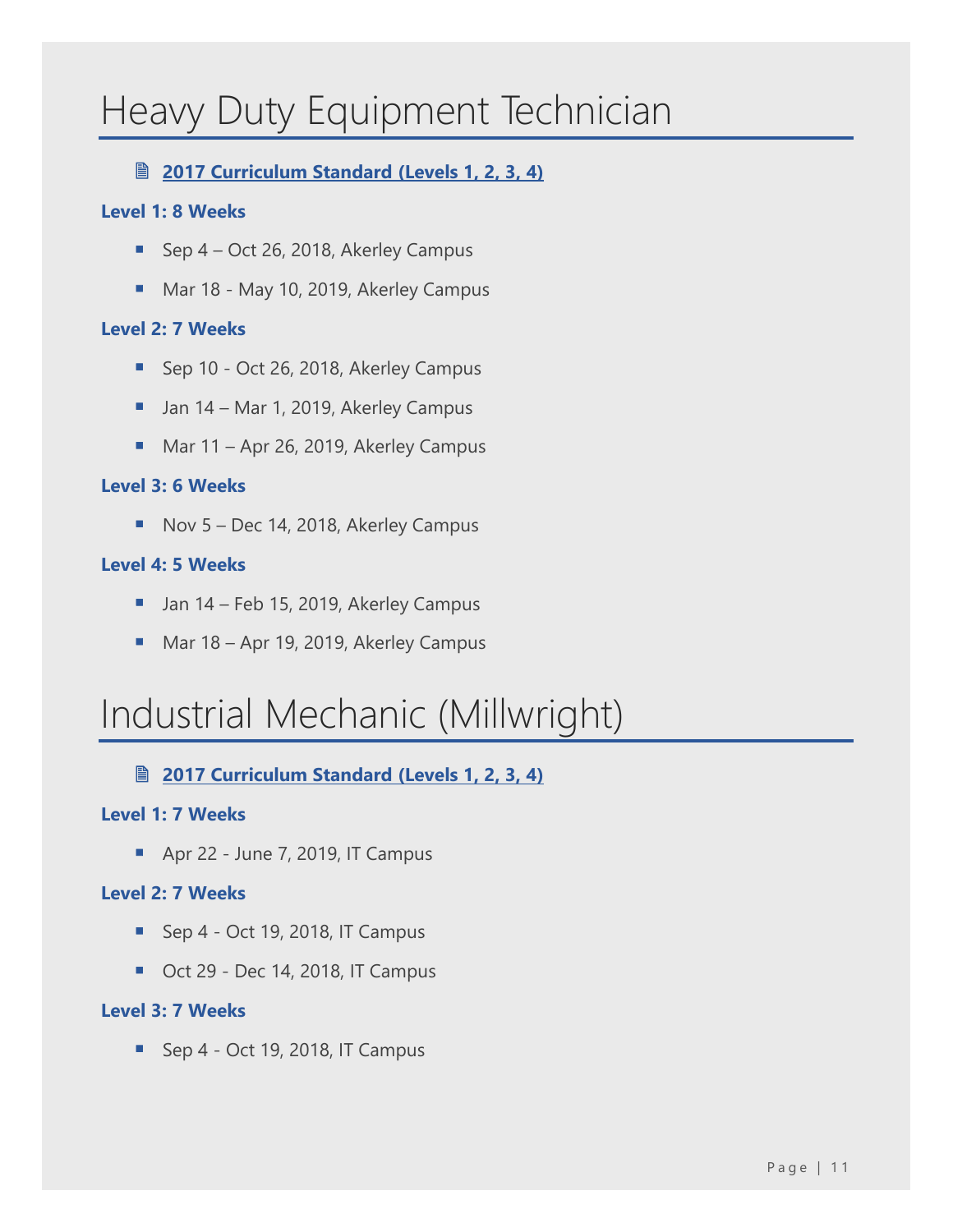### Industrial Mechanic (Millwright) …cont'd

 $\blacksquare$  Jan 14 – Mar 1, 2019, IT Campus

#### **Level 4: 7 Weeks**

- Oct 29 Dec 14, 2018, IT Campus
- $\blacksquare$  Jan 14 Mar 1, 2019, IT Campus
- $\blacksquare$  Mar 18 May 3, 2019, IT Campus

### <span id="page-12-0"></span>Instrumentation and Control Technician

**Level exams:** Where indicated below, apprentices must pass the level exam at the end of training in order to progress to the next level.

**2017 [Curriculum Standard Harmonized \(Levels](https://nsapprenticeship.ca/sites/default/files/docs/pubs/ICTAACS.pdf) 1, 2)**

**2015 [Curriculum Standard \(Levels 3,](https://www.nsapprenticeship.ca/sites/default/files/docs/pubs/ICTIPG.pdf) 4)** 

#### **Level 3: 7 Weeks** (Level exam required)

■ Sep 24 - Nov 9, 2018, Marconi Campus

#### **Level 4: 7 Weeks** (Level exam required)

■ Apr 29 - June 14, 2019, Marconi Campus

# <span id="page-12-1"></span>Insulator (Heat and Frost)

Level exams: Where indicated below, apprentices must pass the level exam at the end of training in order to progress to the next level.

#### **2016 [Curriculum Standard \(Levels 1, 2, 3\)](https://nsapprenticeship.ca/sites/default/files/docs/pubs/IHFACS.pdf)**

#### **Level 1: 6 Weeks** (Level exam required)

- Sept 10 Oct 19, 2018, Local 116
- Mar 11 Apr 19, 2019, Local 116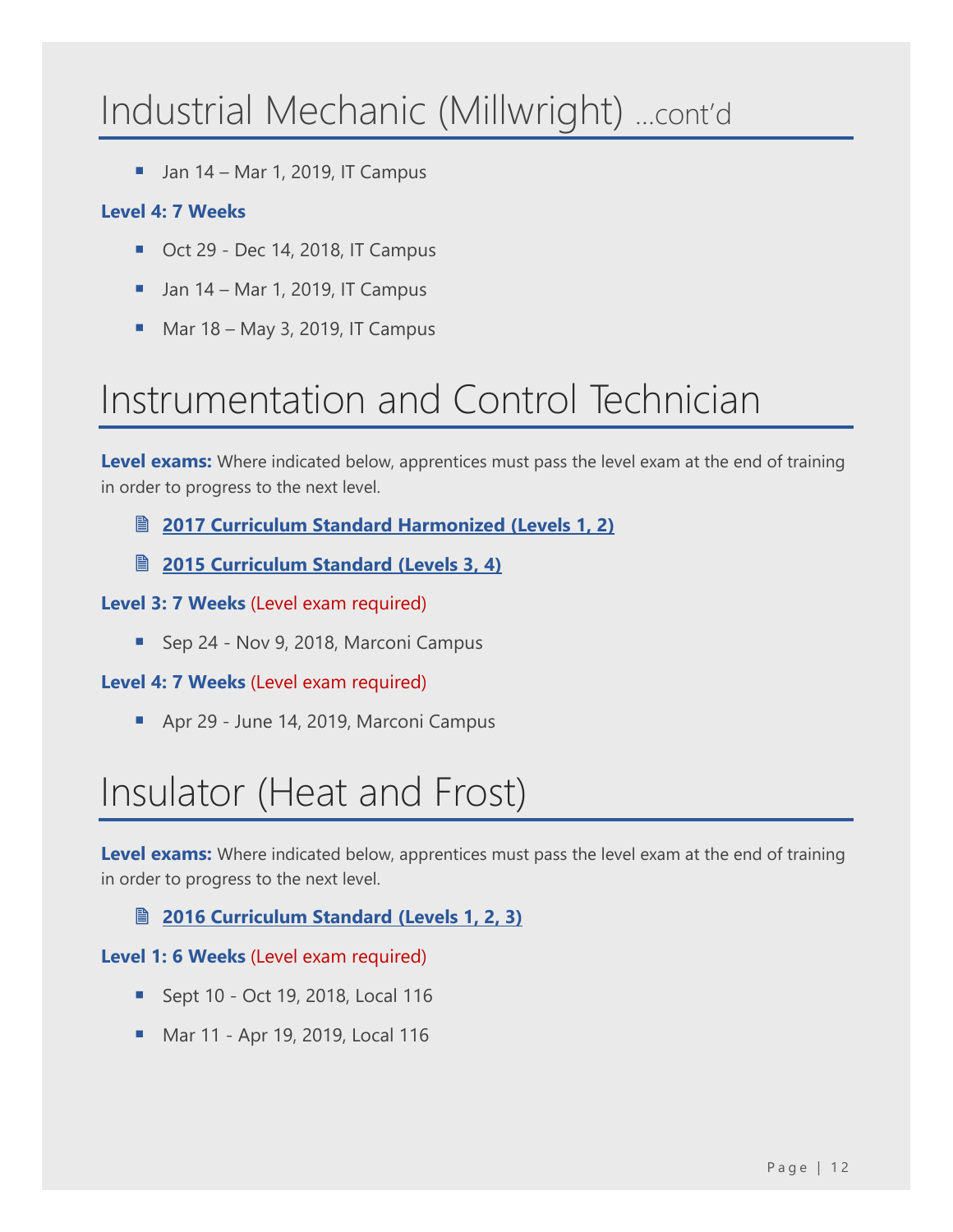### Insulator (Heat and Frost) …cont'd

#### **Level 2: 6 Weeks** (Level exam required)

■ May 13 – June 21, 2019, Local 116

#### **Level 3: 7 Weeks** (Level exam required)

■ Jan 7 – Feb 22, 2019, Local 116

**IP Refresher: 5 Weeks**, part-time (2 evenings + one Saturday per week)

 $\blacksquare$  Nov 5 – Dec 7, 2018, Local 116

### <span id="page-13-0"></span>Ironworker (Reinforcing)

**2017 [Curriculum Standard \(Levels 1, 2\)](https://nsapprenticeship.ca/sites/default/files/docs/pubs/IronRNACS.pdf)**

#### **Level 1: 8 Weeks**

■ Oct 29 – Dec 21, 2018, Pictou Campus

### <span id="page-13-1"></span>Ironworker (Structural | Ornamental)

**2017 [Curriculum Standard \(Levels 1, 2, 3\)](https://nsapprenticeship.ca/sites/default/files/docs/pubs/IronSONACS.pdf)**

#### **Level 2: 6 Weeks**

■ Jan 7 – Feb 15, 2019, Pictou Campus

#### **Level 3: 7 Weeks**

■ Feb 25 – Apr 12, 2019, Pictou Campus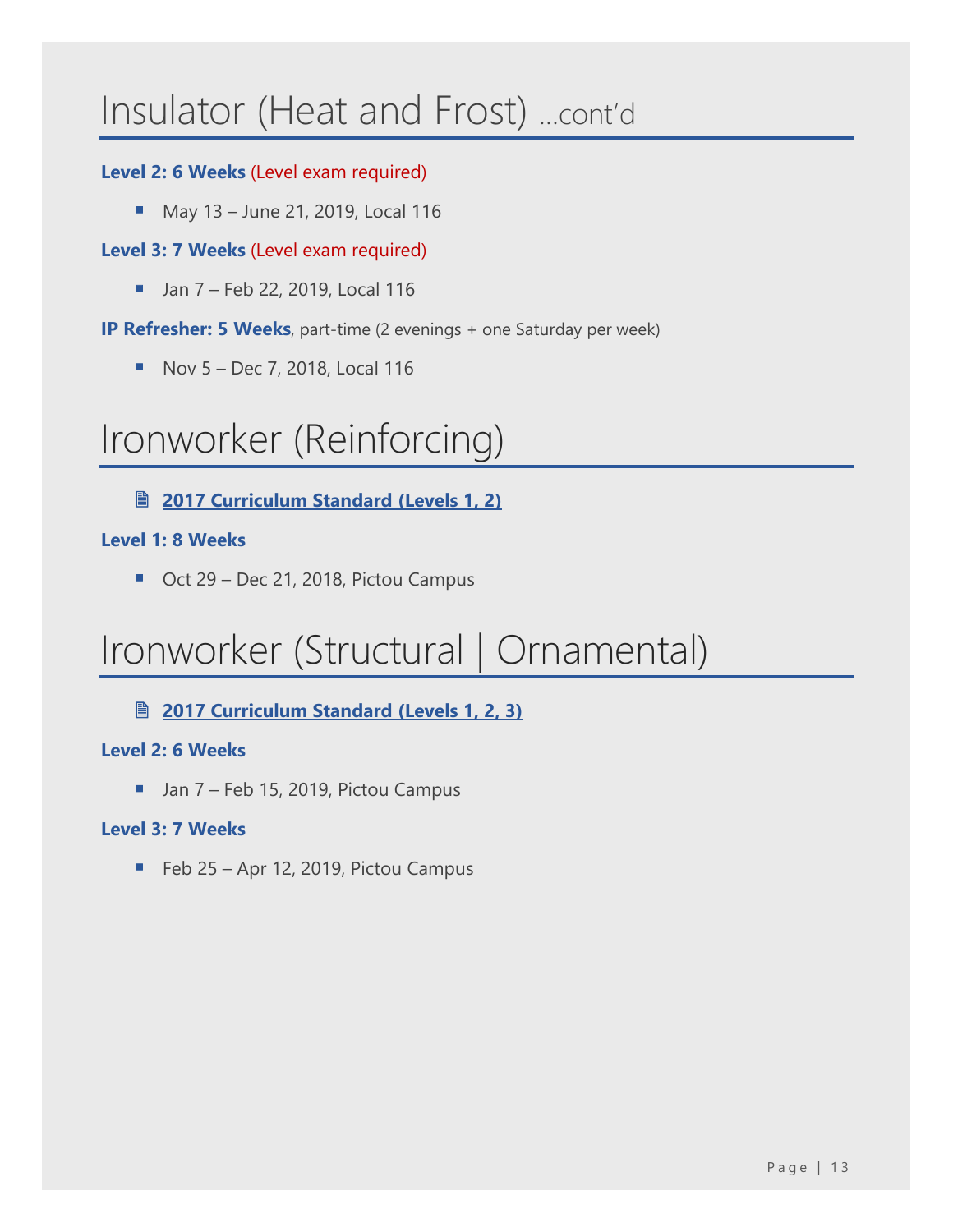# <span id="page-14-0"></span>Machinist

**Online Courses:** The Apprenticeship Agency makes various courses available online. For details, please contact your Industry Training Consultant.

#### **2013 [Curriculum Standard \(Levels 1, 2, 3, 4\)](https://nsapprenticeship.ca/sites/default/files/docs/pubs/MachIPG.pdf)**

#### **Level 3: 6 Weeks**

 $\blacksquare$  Mar 18 – Apr 26, 2019, IT Campus

**Note:** Course MCHA 1829, Material Selection & Heat Treatment / Carbide Tooling, is delivered during the first week of the training session. This week is not required for some individuals who have completed the old Group C training.

#### **Level 4: 5 Weeks**

■ May 13 - June 14, 2019, Ivany Campus

### <span id="page-14-1"></span>Metal Fabricator (Fitter)

**Level exams:** Where indicated below, apprentices must pass the level exam at the end of training in order to progress to the next level.

**Note:** Due to the national trade harmonization project, Metal Fabricator will be going from four levels of training to three (harmonized) levels. This transition will be phased in, level-by-level, over a 3-year period. The last year that the "old" level 4 will be offered is 2019.

- **2015 [Curriculum Standard Harmonized \(Levels 1, 2, 3\)](https://nsapprenticeship.ca/sites/default/files/docs/pubs/MFAACS.pdf)**
- **2012 [Curriculum Standard \(Level](https://nsapprenticeship.ca/sites/default/files/docs/pubs/MFIPG.pdf) 4)**

#### **Level 1 (Harmonized): 9 Weeks** (Level exam required)

■ Jan 7 - Mar 8, 2019, Akerley Campus

#### **Level 2 (Harmonized): 8 Weeks** (Level exam required)

■ Sep 4 – Oct 26, 2018, Akerley Campus

#### **Level 3 (Harmonized): 6 Weeks** (Level exam required)

- Nov 5 Dec 14, 2018, Akerley Campus
- Jan 21 Mar 1, 2019, Akerley Campus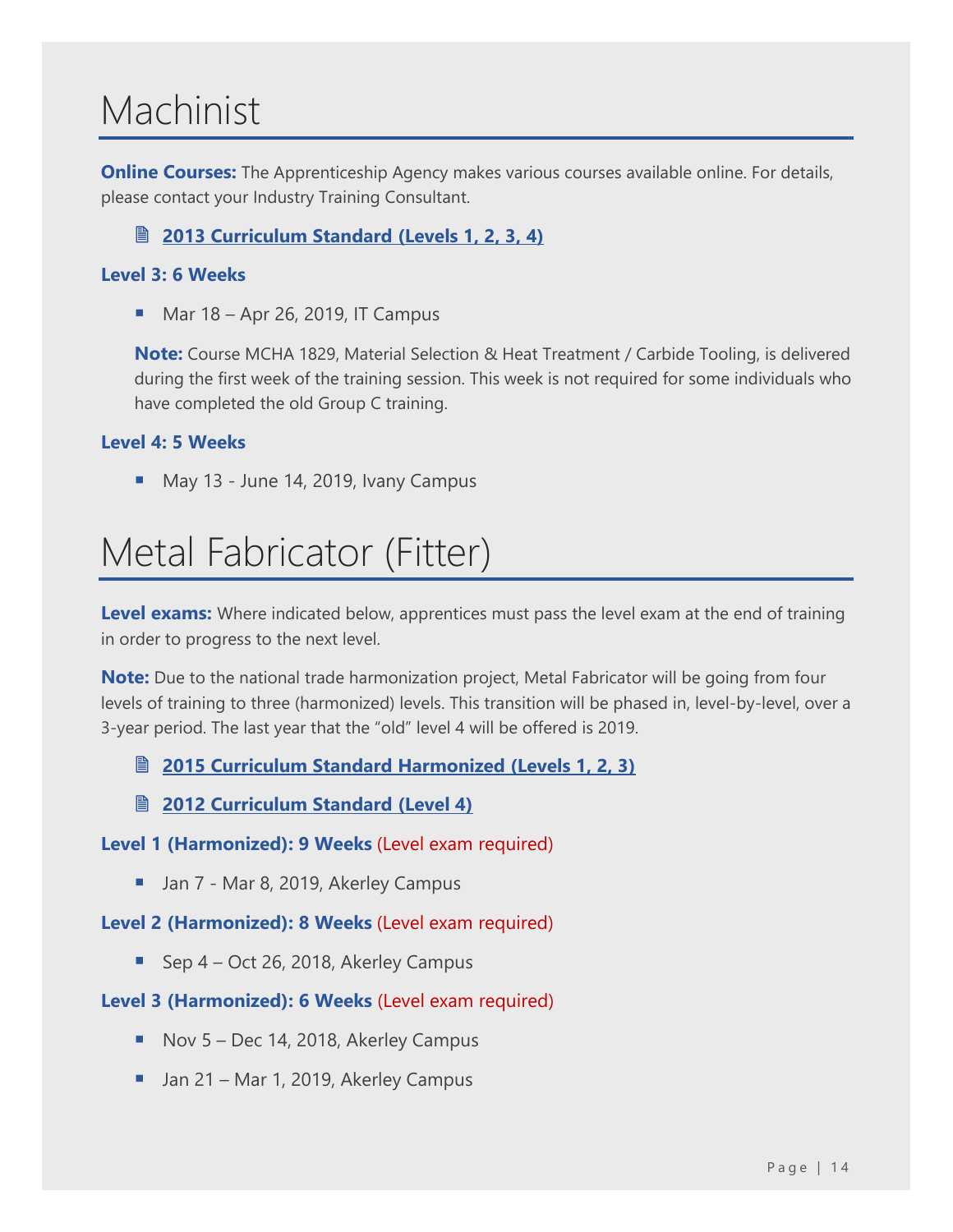### Metal Fabricator (Fitter) …cont'd

#### **Level 4: 4 Weeks**

- Mar 25 Apr 19, 2019, Akerley Campus
- Apr 29 May 24, 2019, Akerley Campus

# <span id="page-15-0"></span>Motor Vehicle Body Repairer (Metal & Paint)

#### **2015 [Curriculum Standard \(Levels 1, 2, 3, 4\)](https://nsapprenticeship.ca/sites/default/files/docs/pubs/MVBRIPG2.pdf)**

#### **Level 1: 6 Weeks**

- Sep 17 Oct 26, 2018, Akerley Campus
- Apr 29 Jun 7, 2019, Marconi Campus

#### **Level 2: 5 Weeks**

- Nov 12 Dec 14, 2018, Akerley Campus
- May 20 Jun 21, 2019, Akerley Campus

#### **Level 3: 6 Weeks**

■ Feb 18 - Mar 29, 2019, Akerley Campus

#### **Level 4: 5 Weeks**

■ Apr 8 – May 10, 2019, Akerley Campus

# <span id="page-15-1"></span>Oil Heat System Technician

**Online Courses:** The Apprenticeship Agency makes various courses available online. For details, please contact your Industry Training Consultant.

#### **2008 [Curriculum Standard \(Groups A, B, C\)](https://nsapprenticeship.ca/sites/default/files/docs/pubs/OHSTACS.pdf)**

#### **Group A: 6 Weeks**

■ Mar 4 - Apr 12, 2019, Akerley Campus

#### **Group B: 5 Weeks**

■ Apr 22 – May 24, 2019, Akerley Campus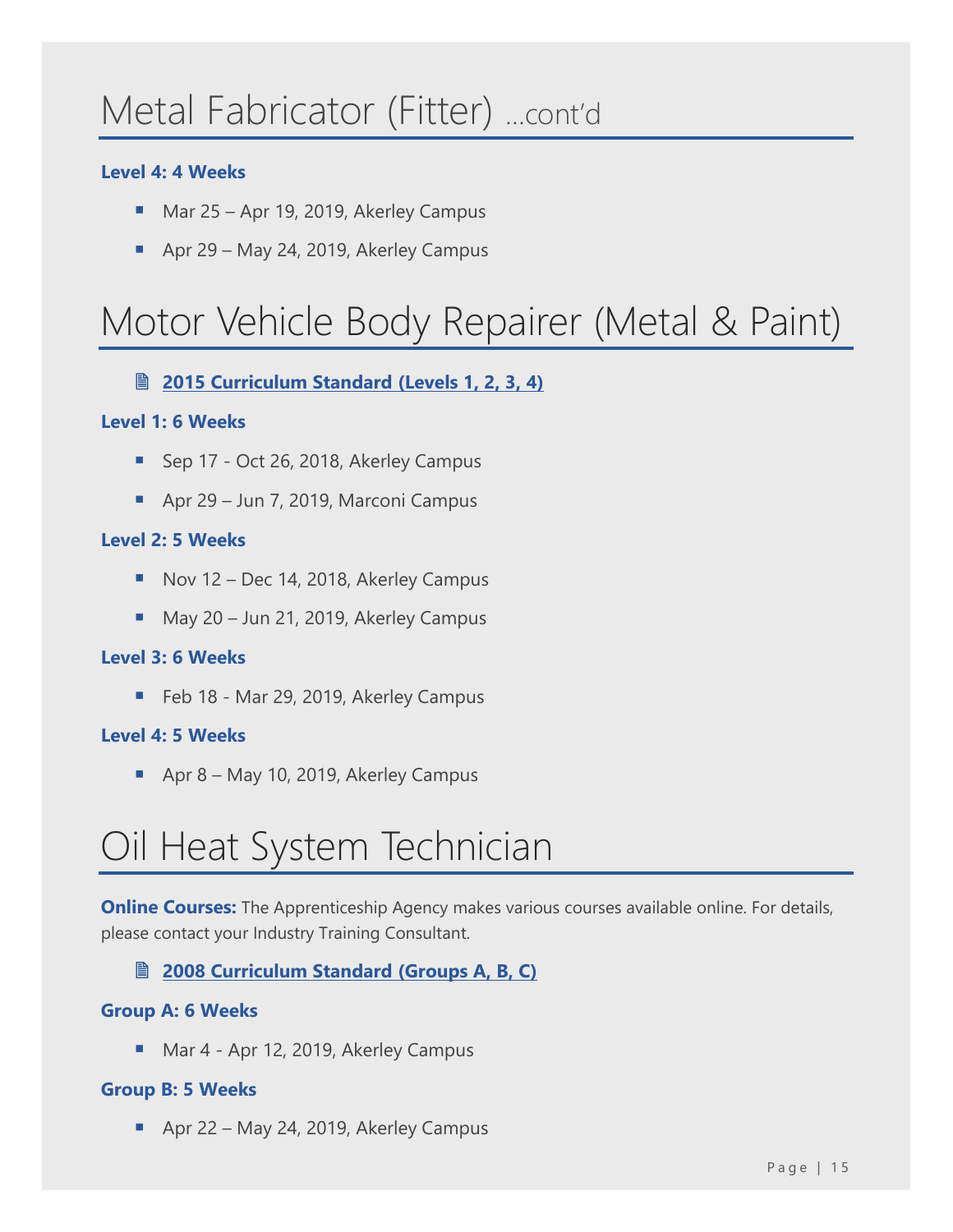# Oil Heat System Technician …cont'd

#### **Group C: 6 Weeks**

■ Jun 3 -July 12, 2019, Akerley Campus

# <span id="page-16-0"></span>Plumber

**Level exams:** Where indicated below, apprentices must pass the level exam at the end of training in order to progress to the next level.

**Online Courses:** The Apprenticeship Agency makes various courses available online. For details, please contact your Industry Training Consultant.

- **2017 [Curriculum Standard Harmonized \(Levels 1, 2\)](https://nsapprenticeship.ca/sites/default/files/docs/pubs/PlumbAACS.pdf)**
- **2008 [Curriculum Standard \(Groups C, D\)](https://nsapprenticeship.ca/sites/default/files/docs/pubs/PlumbACS.pdf)**

#### **Level 1 (Harmonized): 8 Weeks** (Level exam required)

- **E** Sep  $4$  Oct 26, 2018, IT Campus
- $\blacksquare$  Jan 14 Mar 8, 2019, IT Campus

#### **Level 2 (Harmonized): 6 Weeks** (Level exam required)

- $\blacksquare$  Nov 5 Dec 14, 2018, IT Campus
- $\blacksquare$  Mar 18 Apr 26, 2019, IT Campus
- $\blacksquare$  May 6 Jun 14, 2019, IT Campus
- Sep 24 Nov 2, 2018, Kingstec Campus

#### **Group C: 5 Weeks**

- $\blacksquare$  Sep 17 Oct 19, 2018, IT Campus
- $\blacksquare$  Mar 18 Apr 19, 2019, IT Campus
- $\blacksquare$  Apr 29 May 31, 2019, IT Campus
- Nov 12 Dec 14, 2018, Kingstec Campus
- Jan 7 Feb 8, 2019, Marconi Campus
- May 6 Jun 7, 2019, Shelburne Campus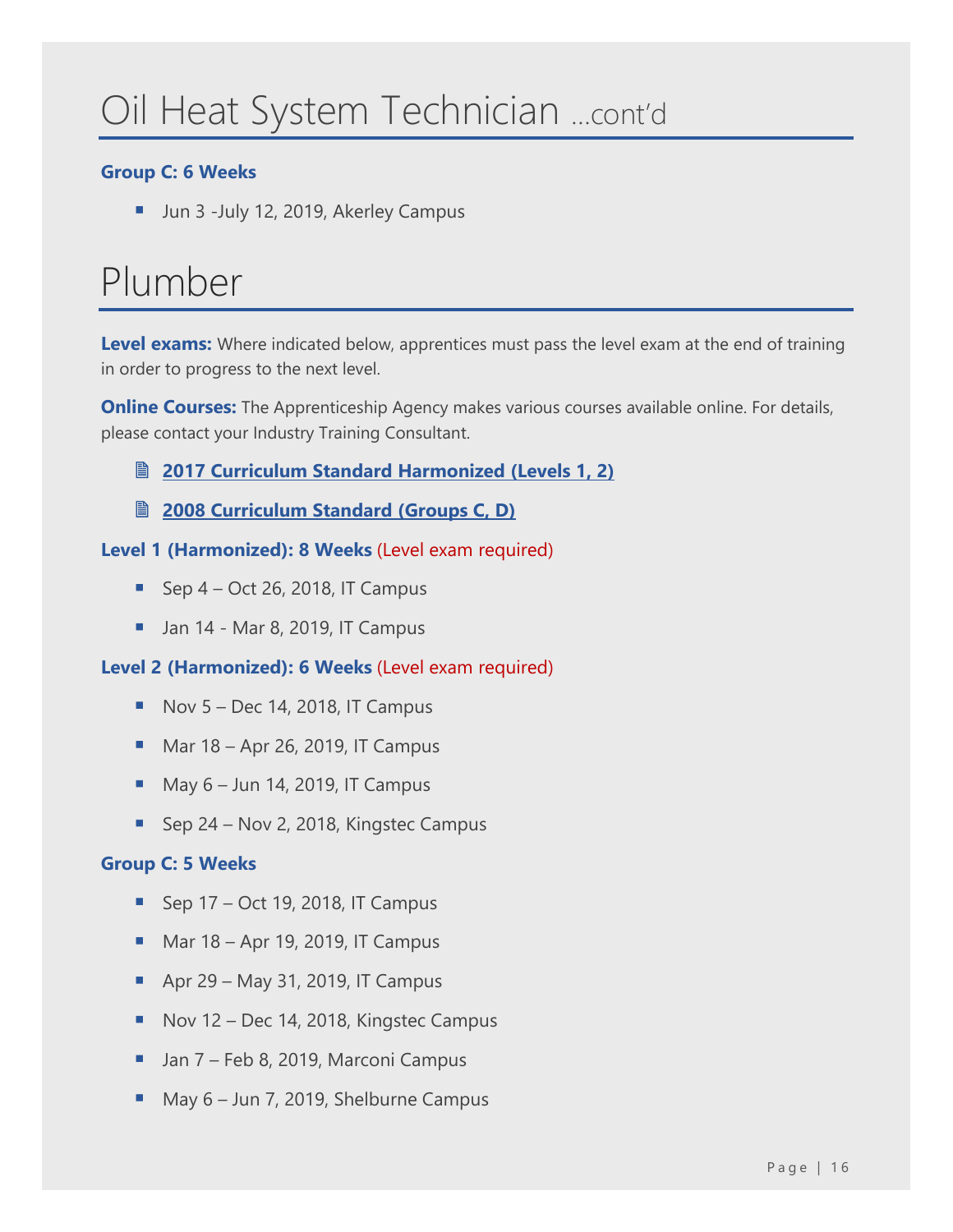### Plumber …cont'd

#### **Group D: 7 Weeks**

- $\blacksquare$  Oct 29 Dec 14, 2018, IT Campus
- $\blacksquare$  Jan 14 Mar 1, 2019, IT Campus
- Apr 29 June 14, 2019, IT Campus

# <span id="page-17-0"></span>Power Engineer

**Online Courses:** The Apprenticeship Agency makes various courses available online. For details, please contact your Industry Training Consultant.

- **4 th [Class Program Structure](https://nsapprenticeship.ca/sites/default/files/docs/pubs/PowerEngineer4th.pdf)**
- **3 rd [Class Program Structure](https://nsapprenticeship.ca/sites/default/files/docs/pubs/PowerEngineer3rd.pdf)**
- **2 nd [Class Program Structure](https://nsapprenticeship.ca/sites/default/files/docs/pubs/PowerEngineer2nd.pdf)**

#### **2-A1: 3 Weeks**

- Sep 10 Sep 28, 2018, Akerley Campus
- Sep 10 Sep 28, 2018, Marconi Campus

#### **2-A2: 3 Weeks**

- Oct 15 Nov 2, 2018, Akerley Campus
- Oct 15 Nov 2, 2018, Marconi Campus

#### **2-A3: 3 Weeks**

- Nov 19 Dec 7, 2018, Akerley Campus
- Nov 19 Dec 7, 2018, Marconi Campus

#### **2-B1: 3 Weeks**

- Apr 8 Apr 26, 2019, Akerley Campus
- Apr 8 Apr 26, 2019, Marconi Campus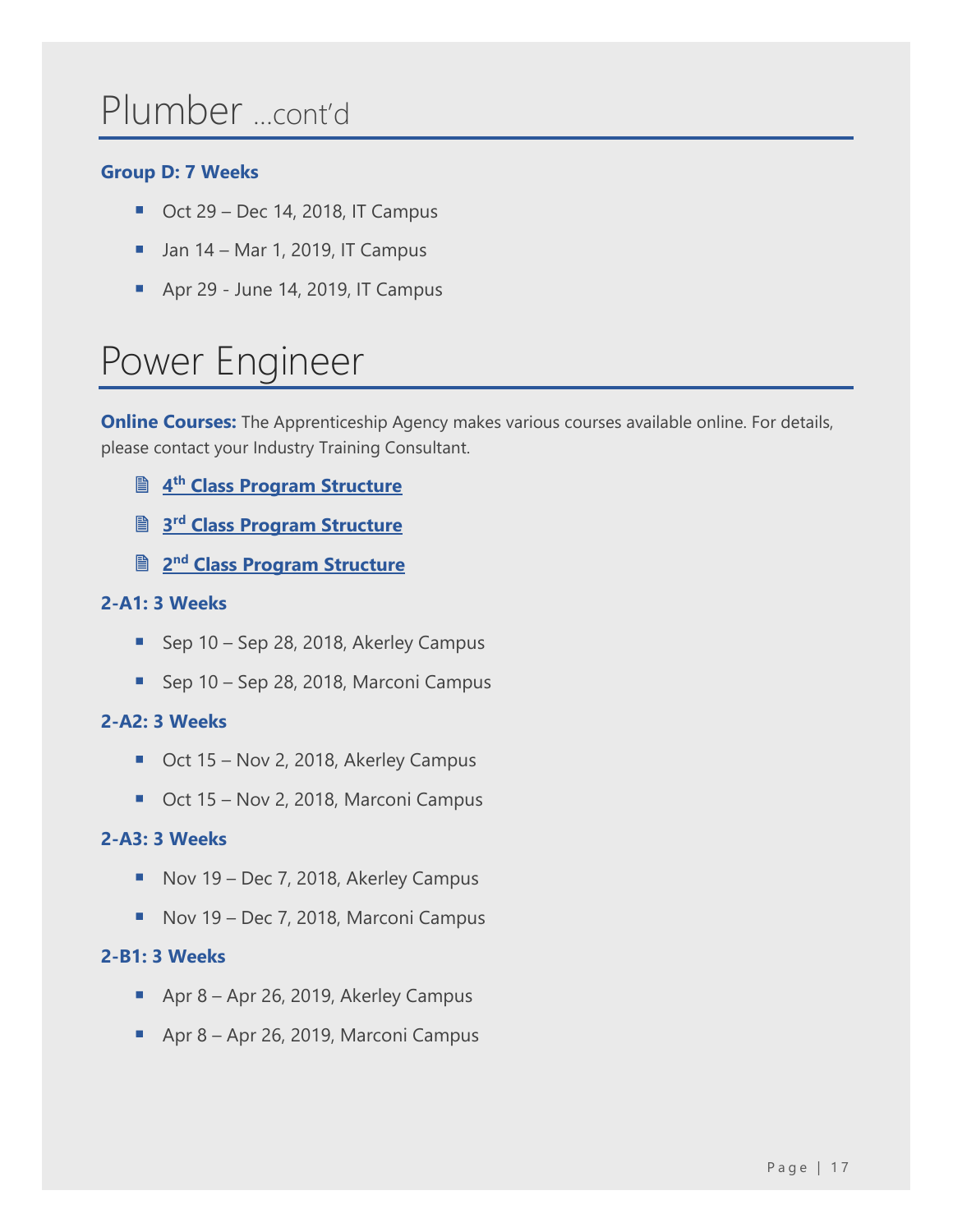### Power Engineer …cont'd

#### **2-B2: 3 Weeks**

- May 6 May 24, 2019, Akerley Campus
- May 6 May 24, 2019, Marconi Campus

#### **2-B3: 3 Weeks**

- June 3 June 21, 2019, Akerley Campus
- June 3 June 21, 2019, Marconi Campus

### <span id="page-18-0"></span>Powerline Technician

**2010 [Curriculum Standard \(Levels 1, 2, 3, 4\)](https://nsapprenticeship.ca/sites/default/files/docs/pubs/PowerACS.pdf)**

#### **Level 2: 5 Weeks**

 $\blacksquare$  Oct 22 – Nov 23, 2018, IT Campus

#### **Level 3: 5 Weeks**

- $\blacksquare$  Jan 14 Feb 15, 2019, IT Campus
- $\blacksquare$  Mar 18 Apr 19, 2019, IT Campus

#### **Level 4: 4 Weeks**

- Apr 29 May 24, 2019, IT Campus
- $M$  May 27 June 21, 2019, IT Campus

### <span id="page-18-1"></span>Refrigeration and A/C Mechanic

#### **2010 [Curriculum Standard \(Levels 1, 2, 3, 4\)](https://nsapprenticeship.ca/sites/default/files/docs/pubs/RACMIPG.pdf)**

#### **Level 1: 6 Weeks**

■ Sep 17 – Oct 26, 2018, Akerley Campus

#### **Level 2: 6 Weeks**

- Sep 17 Oct 26, 2018, Akerley Campus
- Nov 5 Dec 14, 2018, Akerley Campus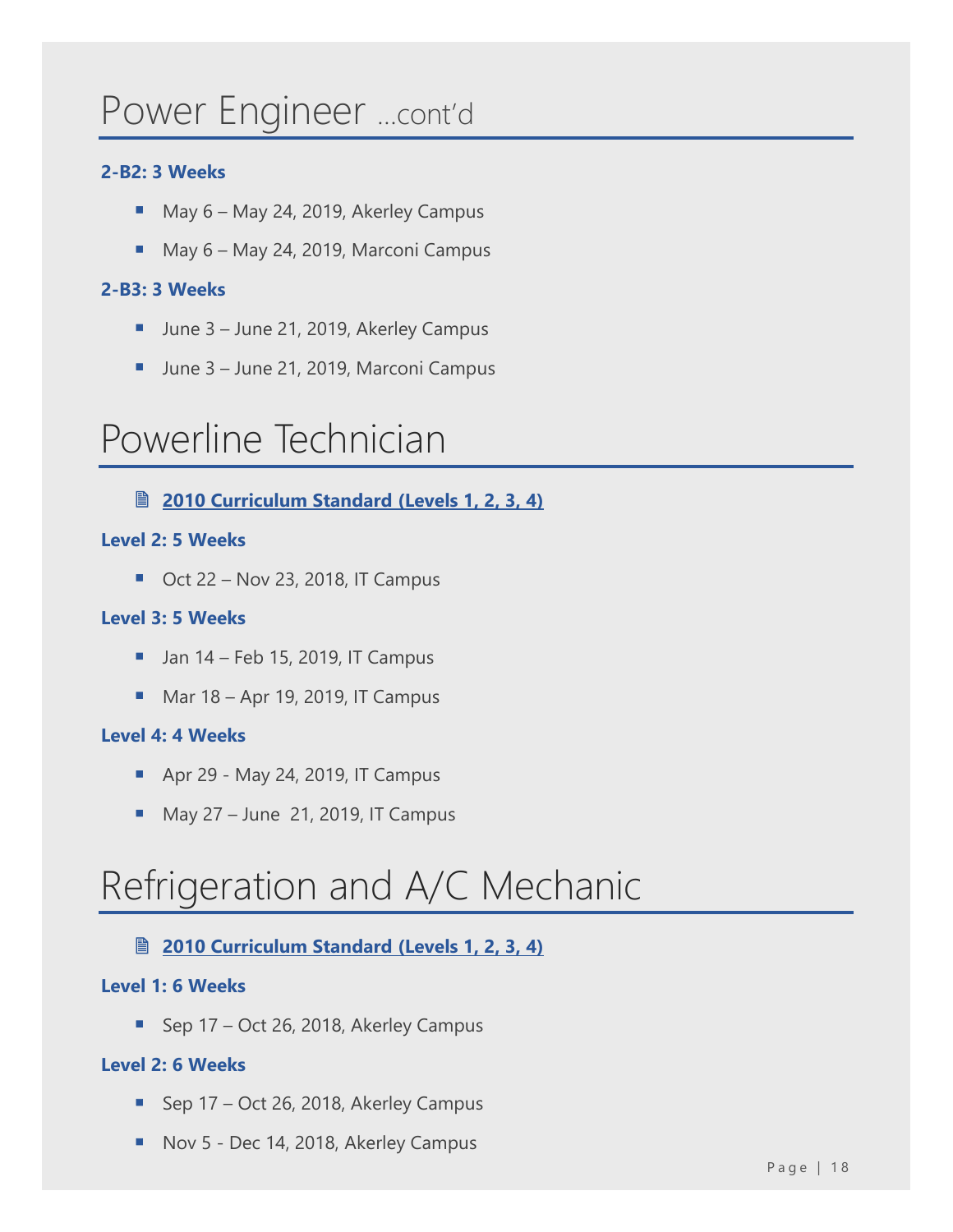# Refrigeration and A/C Mechanic …cont'd

#### **Level 3: 6 Weeks**

- Nov 5 Dec 14, 2018, Akerley Campus
- Jan 14 Feb 22, 2019, Akerley Campus
- Mar 18 Apr 26, 2019, Akerley Campus

#### **Level 4: 6 Weeks**

- Jan 14 Feb 22, 2019, Akerley Campus
- Mar 18 Apr 26, 2019, Akerley Campus
- May 6 Jun 14, 2019, Akerley Campus

### <span id="page-19-0"></span>Refrigeration Plant Operator

**Online Courses:** The Apprenticeship Agency makes various courses available online. For details, please contact your Industry Training Consultant.

#### **2 nd Class**

Jan 2 – June 28, 2019, Akerley Campus part-time (in-class one to four days per month + online courses)

### <span id="page-19-1"></span>Roofer

**Level exams:** Where indicated below, apprentices must pass the level exam at the end of training in order to progress to the next level.

#### **2014 [Curriculum Standard \(Levels 1, 2, 3\)](https://nsapprenticeship.ca/sites/default/files/docs/pubs/RoofACS.pdf)**

#### **Level 1: 6 Weeks** (Level exam required)

- Jan 7 Feb 15, 2019, Sheet Metal Union Local 56 (Sydney)
- Apr 8 May 17, 2019, Akerley Campus

#### **Level 2: 6 Weeks** (Level exam required)

■ Feb 18 - Mar 29, 2019, Akerley Campus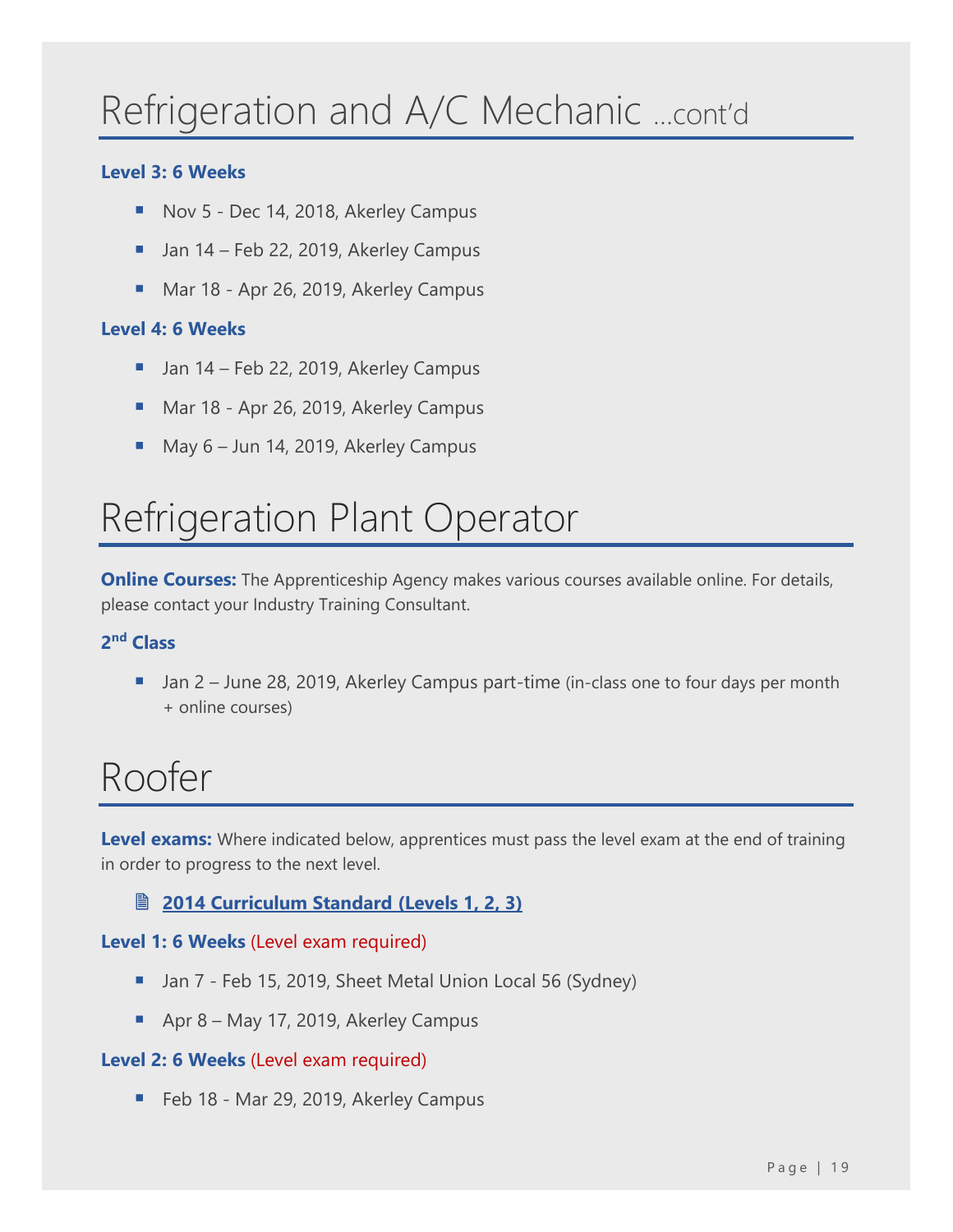### <span id="page-20-0"></span>Sheet Metal Worker

**Level exams:** Where indicated below, apprentices must pass the level exam at the end of training in order to progress to the next level.

- **2018 [Curriculum Standard \(New Level 1\)](https://nsapprenticeship.ca/sites/default/files/docs/pubs/SMNACS.pdf)**
- **2014 [Curriculum Standard \(Levels 2, 3, 4\)](https://nsapprenticeship.ca/sites/default/files/docs/pubs/SMIPG.pdf)**

**New Level 1: 8 Weeks** (Level exam required)

- Sep 4 Oct 26, 2018, Akerley Campus
- Jan 7 Mar 1, 2019, Akerley Campus

#### **Level 2: 6 Weeks** (Level exam required)

- Sep 10 Oct 19, 2018, Akerley Campus
- Nov 5 Dec 14, 2018, Akerley Campus

#### **Level 3: 6 Weeks** (Level exam required)

- Nov 5 Dec 14, 2018, Akerley Campus
- Mar 18 Apr 26, 2019, Akerley Campus

#### **Level 4: 6 Weeks** (Level exam required)

- Jan 21 Mar 1, 2019, Akerley Campus
- Mar 18 Apr 26, 2019, Akerley Campus

# <span id="page-20-1"></span>Sprinkler Fitter

**Level exams:** Where indicated below, apprentices must pass the level exam at the end of training in order to progress to the next level.

#### **2009 [Curriculum Standard \(Levels 1, 2, 3\)](https://nsapprenticeship.ca/sites/default/files/docs/pubs/SSIIPG.pdf)**

#### **Level 1: 8 Weeks** (Level exam required)

■ Oct 1 - Nov 23, 2018, UA Local 56

#### **Level 2: 8 Weeks** (Level exam required)

■ Jan 14 - Mar 8, 2019, UA Local 56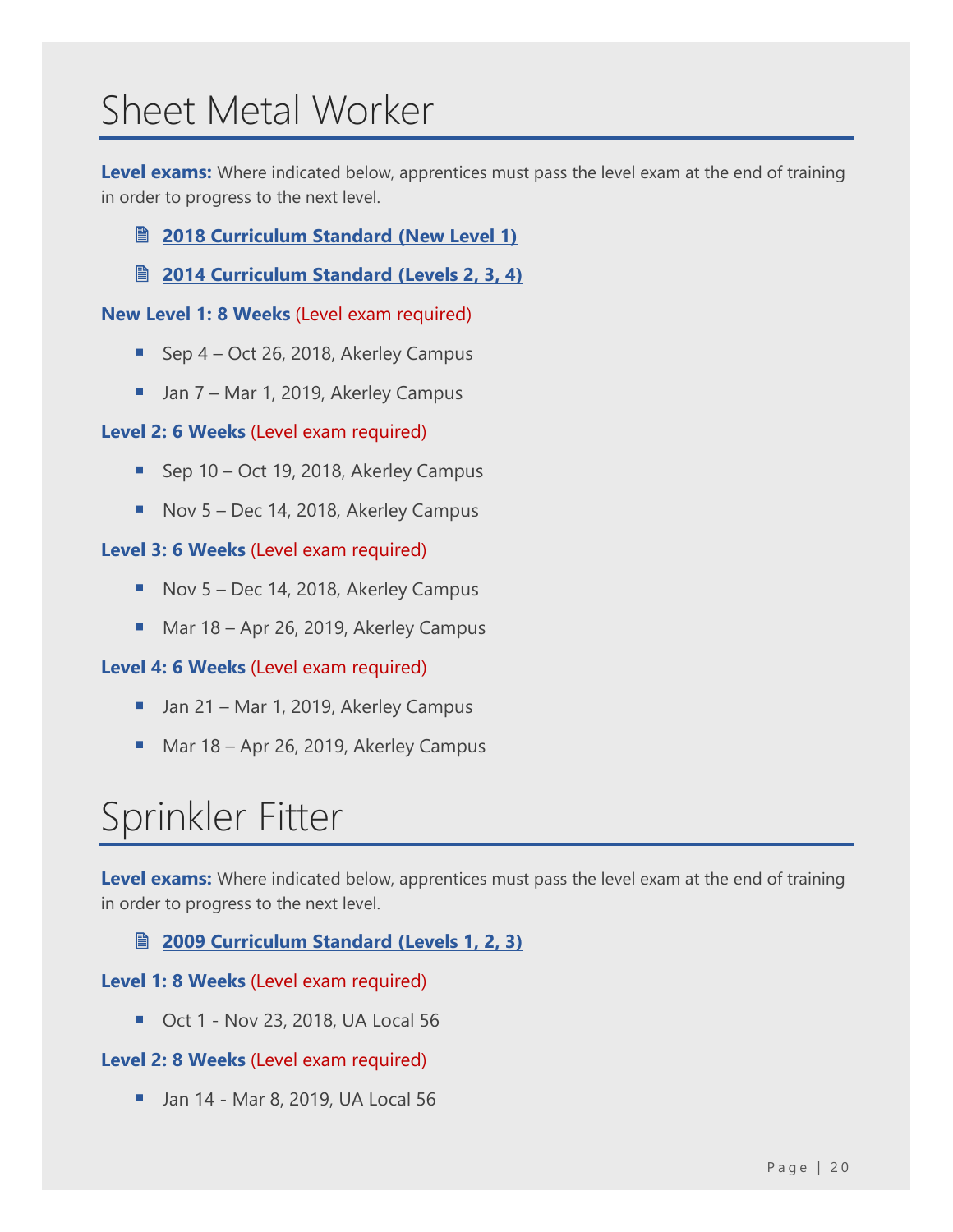# Sprinkler Fitter …cont'd

#### **Level 3: 8 Weeks**

■ Mar 18 - May 10, 2019, UA Local 56

# <span id="page-21-0"></span>Steamfitter/Pipefitter

**Level exams:** Where indicated below, apprentices must pass the level exam at the end of training in order to progress to the next level.

- **2017 [Curriculum Standard Harmonized \(Levels](https://nsapprenticeship.ca/sites/default/files/docs/pubs/SteamAACS.pdf) 1, 2)**
- **2013 [Curriculum Standard \(Levels](https://nsapprenticeship.ca/sites/default/files/docs/pubs/SteamIPG.pdf) 3, 4)**

**Level 1 (Harmonized): 8 Weeks** (Level exam required)

 $\blacksquare$  Sep 10 - Nov 2, 2018, IT Campus

#### **Level 2 (Harmonized): 6 Weeks** (Level exam required)

- $\blacksquare$  Sep 10 Oct 19, 2018, IT Campus
- Jan 7 Feb 15, 2019, Marconi Campus
- Nov 5 Dec 14, 2018, Pictou Campus

#### **Level 3: 6 Weeks** (Level exam required)

- $\blacksquare$  Oct 29 Dec 7, 2018, IT Campus
- Mar 18 Apr 26, 2019, IT Campus
- Nov 5 Dec 14, 2018, Marconi Campus
- Mar 4 Apr 12, 2019, Marconi Campus
- Jan 14 Feb 22, 2019, Pictou Campus

#### **Level 4: 7 Weeks** (Level exam required)

- $\blacksquare$  Jan 14 Mar 1, 2019, IT Campus
- $M$  May 6 Jun 21, 2019, IT Campus
- Oct 29 Dec 14, 2018, Marconi Campus
- Jan 7 Feb 22, 2019, Marconi Campus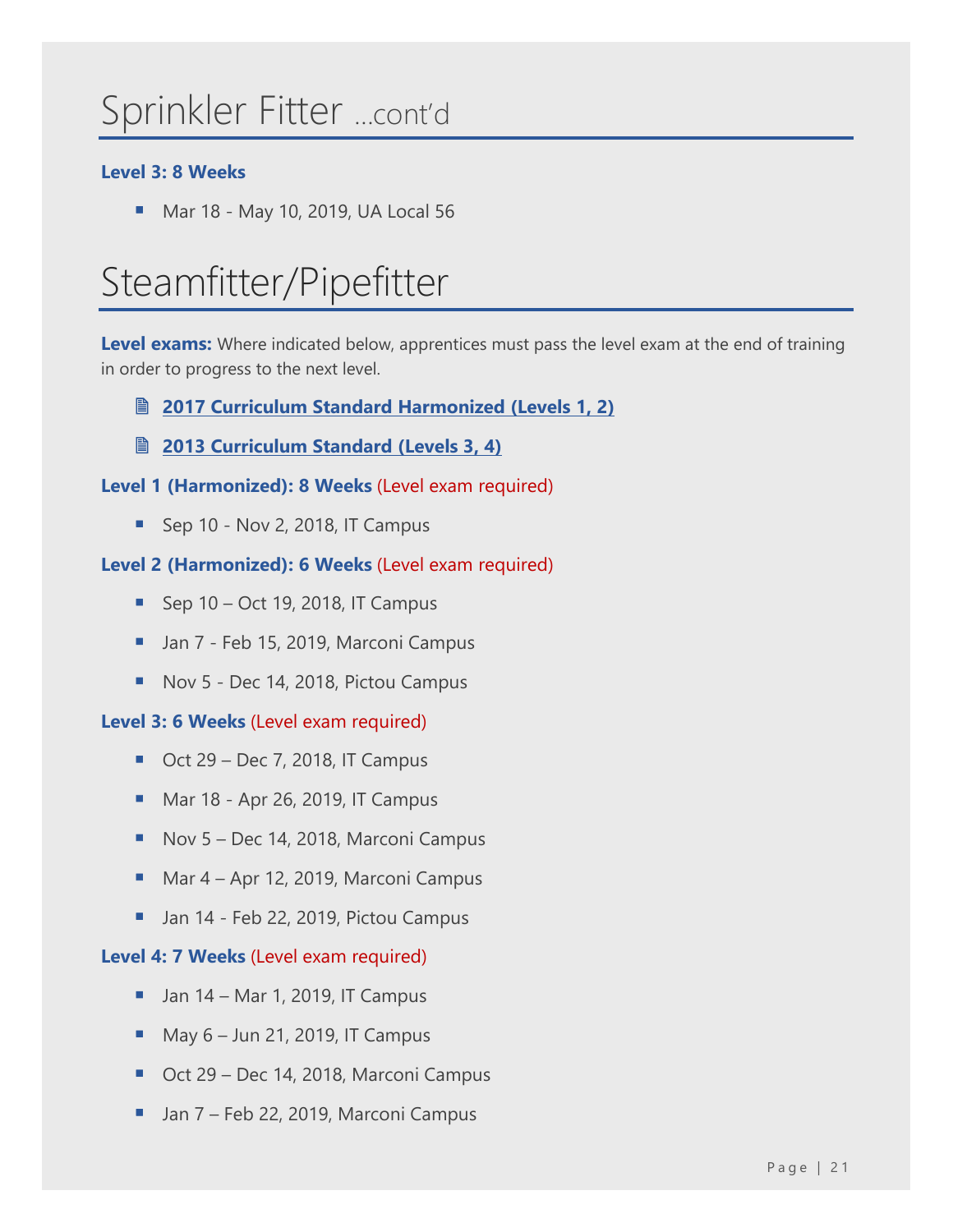### Steamfitter/Pipefitter …cont'd

■ Mar 4 - Apr 19, 2019, Pictou Campus

### <span id="page-22-0"></span>Truck and Transport Mechanic

#### **2017 [Curriculum Standard \(Levels](https://nsapprenticeship.ca/sites/default/files/docs/pubs/TTMNACS.pdf) 1, 2, 3, 4)**

#### **Level 1: 8 Weeks**

- Sep  $4$  Oct 26, 2018, Akerley Campus
- Mar 18 May 10, 2019, Akerley Campus

#### **Level 2: 7 Weeks**

- Sep 10 Oct 26, 2018, Akerley Campus
- Jan 14 Mar 1, 2019, Akerley Campus
- Mar 11 Apr 26, 2019, Akerley Campus

#### **Level 3: 6 Weeks**

- Sep 17 Oct 26, 2018, Akerley Campus
- Nov 5 Dec 14, 2018, Akerley Campus
- Jan 14 Feb 22, 2019, Akerley Campus
- Apr 29 Jun 7, 2019, Akerley Campus
- Jan 21 Mar 1, 2019, Marconi Campus
- Mar 11 Apr 19, 2019, Marconi Campus

#### **Level 4: 5 Weeks**

- Nov 12 Dec 14, 2018, Akerley Campus
- Jan 7 Feb 8, 2019, Akerley Campus
- Mar 25 Apr 26, 2019, Akerley Campus
- May 6 June 7, 2019, Akerley Campus